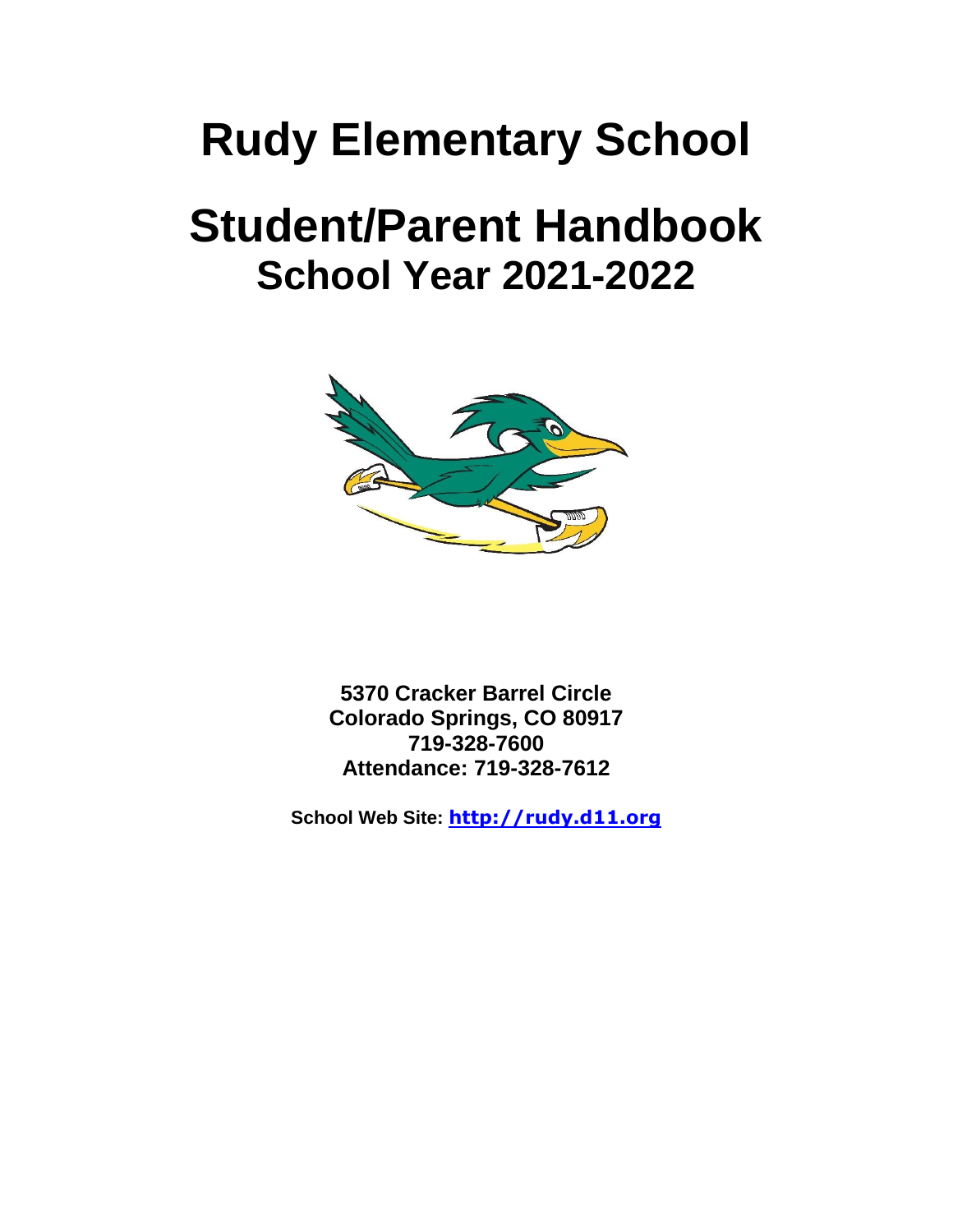# **Table of Contents**

| Weather Related School Closing and Cancellations 27 |  |
|-----------------------------------------------------|--|
|                                                     |  |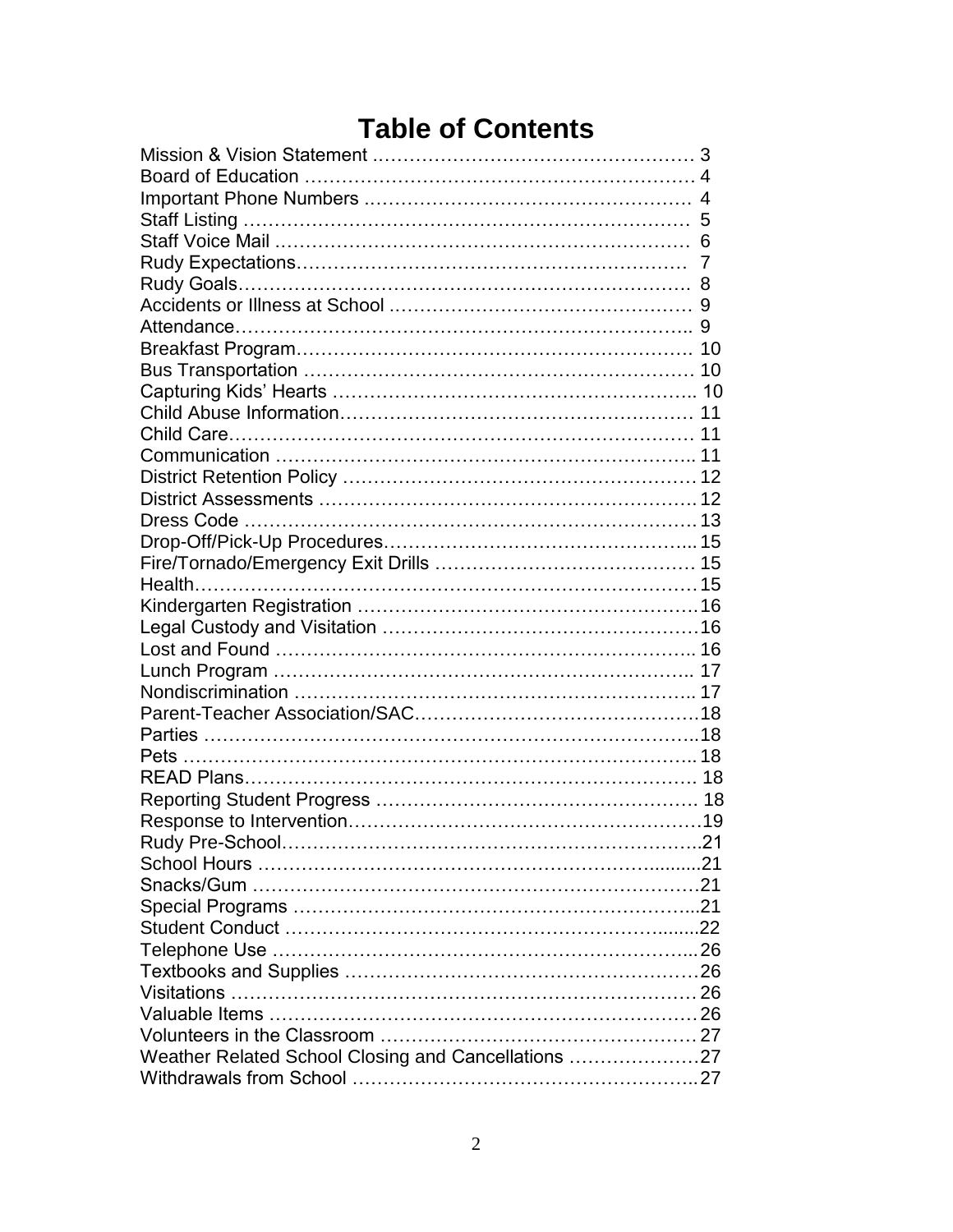# **Rudy Elementary Mission Statement**

We dare to empower the whole student to profoundly impact our world.

# **Our Vision**:

We believe that high expectations for teachers and students are essential for all students to grow socially, emotionally, physically, and academically. Learning will be personalized and aligned with the state standards in order to build critical thinkers. We believe that building a school community requires all participants to understand and take responsibility for their roles. We will have honest, effective communication that advocates for ALL Rudy students, staff, and families. We will empower our families by collaborating with parents and community to provide necessary resources to create a positive home-school connection.



**School District #11, Board of Education**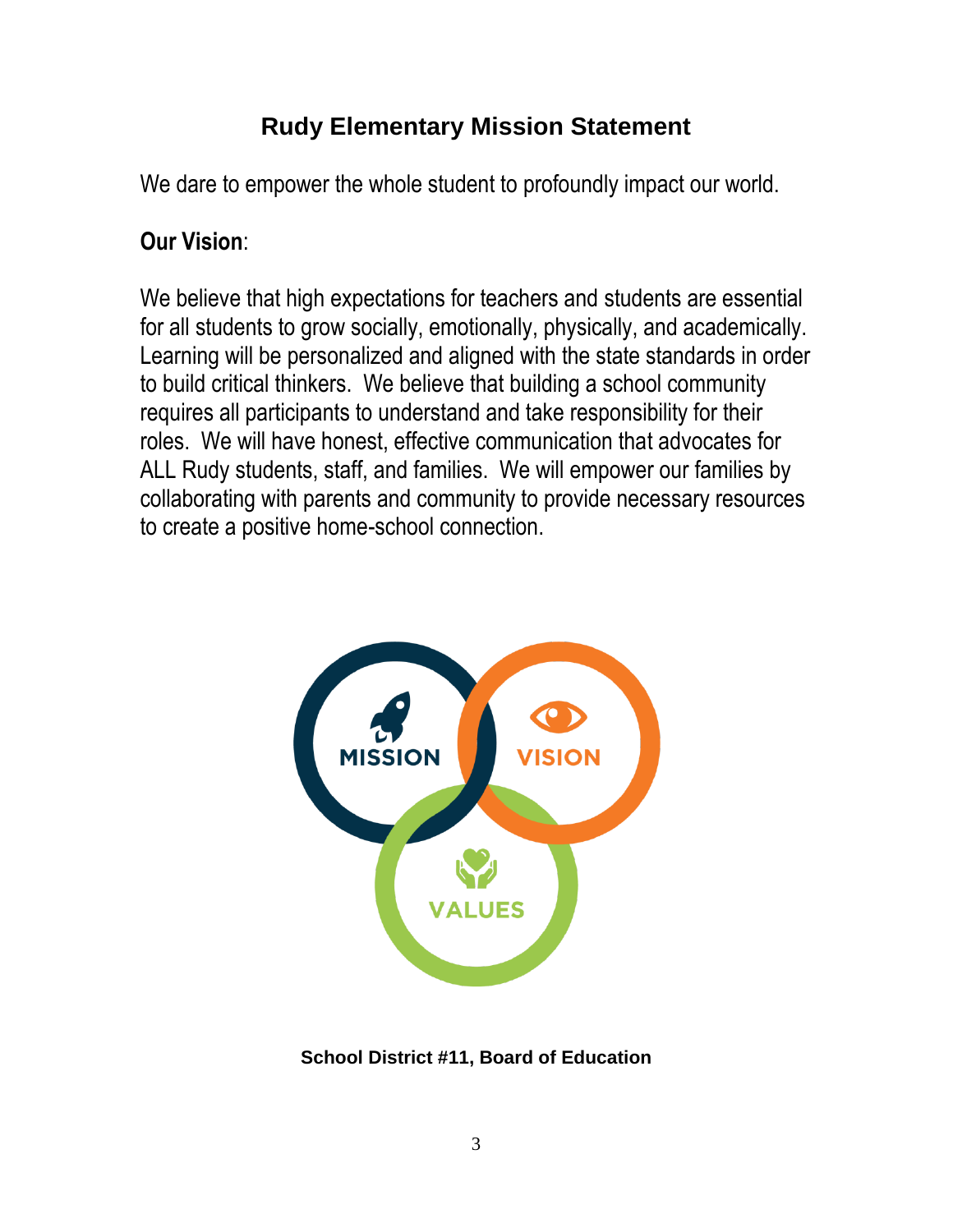The regular meetings of the Board of Education are held on Wednesdays at 6:30 p.m. All Board meetings are open to the public. District 11 board meetings can been seen live on [Comcast](http://www.d11.org/boe/Meetings/09-10/) Channel 16 and are rebroadcast on Saturday and Sunday evenings at 6:00 p.m.

#### **Board of Education Members**

Shawn Gullixson President Julie Ott Vice President James Mason Secretary Parth Melpakam Treasurer Darleen Daniels **Director** Jason Jorgenson Director Chris Wallis Director

#### **School District #11 Superintendent**

Dr. Michael Thomas

#### **Important Phone Numbers**

| <b>Rudy Elementary School</b>         | 328-7600 |
|---------------------------------------|----------|
| D <sub>11</sub> Administration Office | 520-2000 |
| D11 Transportation Dept.              | 520-2940 |

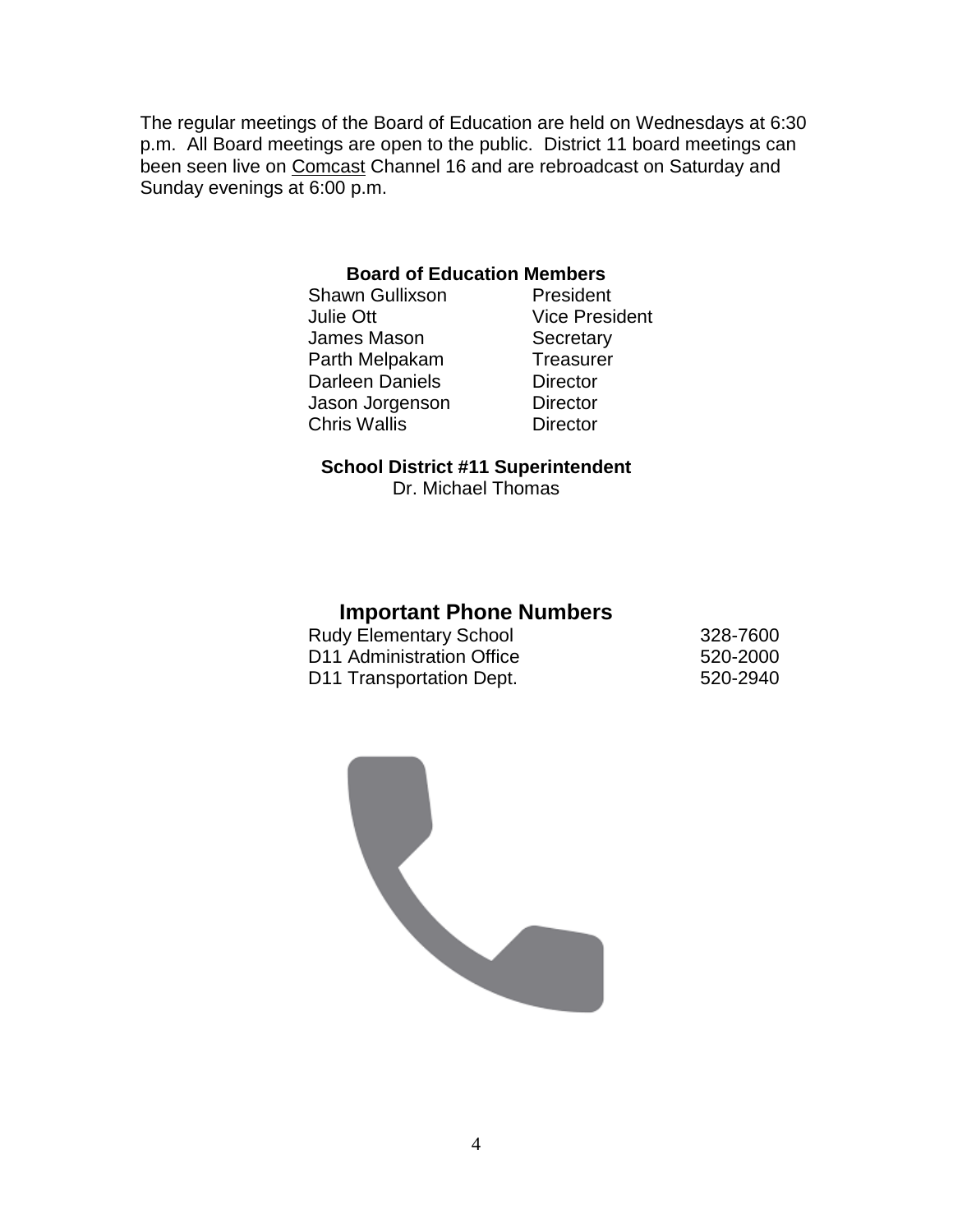# **RUDY ELEMENTARY STAFF**

#### Julie Fahey, **Principal**

Judy Bayer-Aide Courtnie White-Aide

**Teaching & Learning Coach** Marla Sonksen Art Penny Cushing **Tracy Taylor** Music

**Gifted & Talented** Kessa Scott **Special Education**

**ELL Teacher** Sandy Darling SPED Teacher Shannon Walker-Silvey **Elise Platz** Speech/Language Vilma Rovira-Aide

Sue Heidelberg Tammy Packard Melinda Jackson-Aide Kathy Fernandez

#### **Building Technicians Band**

Gerardo Gutierrez **Debby Blake** Antonio Hernandez **Orchestra** Lio Hernandez Tanesha Reeves

Renee Smiley **Lori Ossolinski** Tricia Jock Jessica White **Penny Graham** Heather Shaw

**Kindergarten First Grade Second Grade**

**Third Grade Fourth Grade Fifth Grade**

Angela Fike **Kelsy Davis** Charlee Archuleta Diane West **Melissa Skattum** Chrissie Hensley

#### **School Psych Specials Teachers**

Jill Payne **Aaron Crews** PE Denise Lindstrom Library/Technology **Hannah Atencio** Theater

Kimberly Sisson-Crow SPED Teacher

#### **Special Ed Paraprofessional**

**Secretaries** Katie Kleiber Noel Wood **Angela Kirksey** Melissa Harrison TBD Kathleen Horton Jodi Wagner

#### **Nurse Food Services**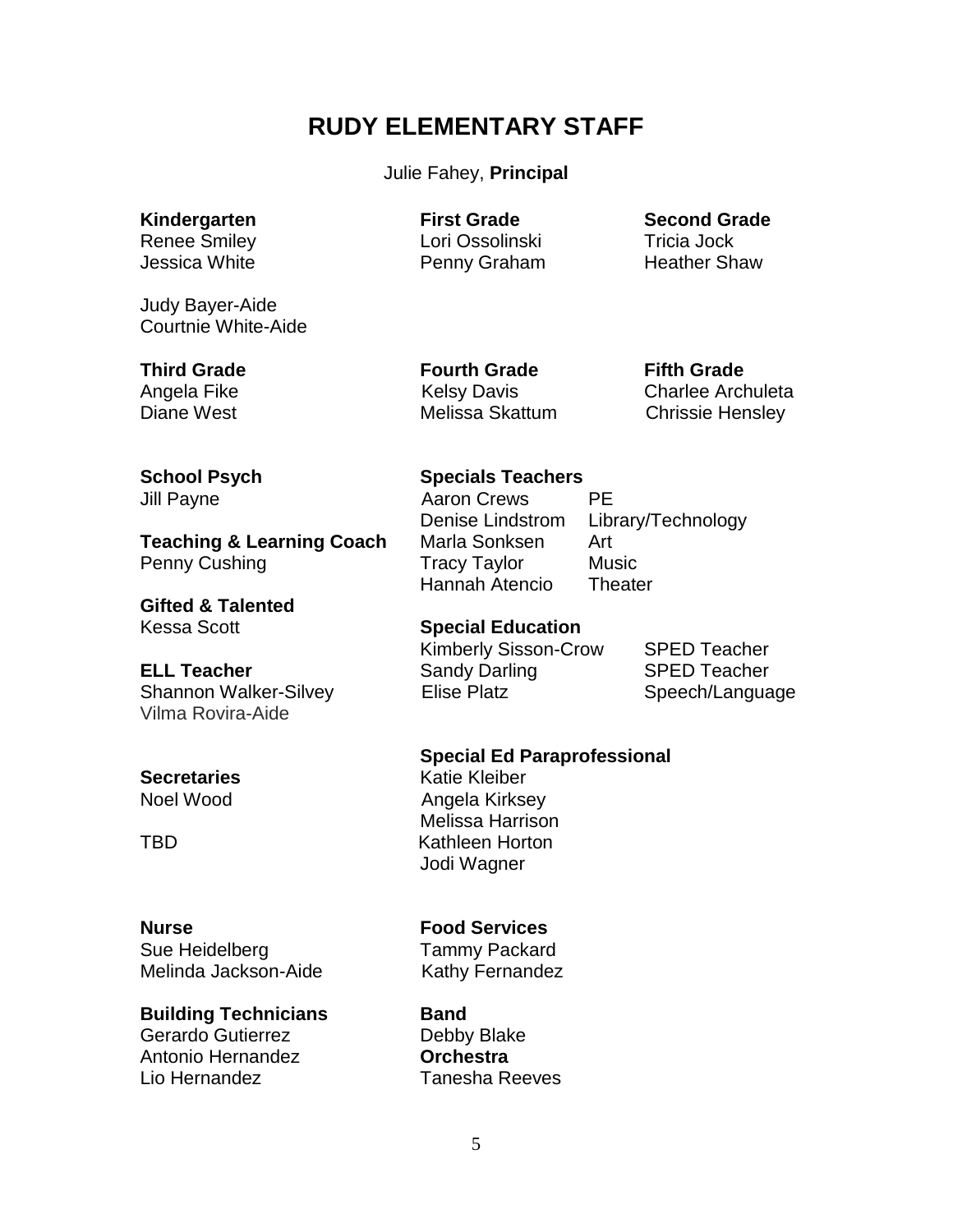# **Staff Voice Mail Numbers**

(All staff numbers begin with the prefix "328" unless otherwise noted)

| Archuleta, Charlee | 7241     |
|--------------------|----------|
| Atencio, Hannah    | 4425     |
| Blake, Debby       | 6192     |
| Crews, Aaron       | 7296     |
| Cushing, Penny     | 7397     |
| Darling, Sandy     | 7398     |
| Davis, Kelsy       | 6177     |
| Fahey, Julie       | 7602     |
| Fellinger, Sherre  | 520-2319 |
| Fike, Angela       | 6191     |
| Fernandez, Kathy   | 7632     |
| Graham, Penny      | 6178     |
| Gutierrez, Gerardo | 7633     |
| Heidelberg, Sue    | 7618     |
| Hensley, Chrissie  | 6180     |
| Hernandez, Lio     | 7633     |
| Hernandez, Antonio | 7633     |
| Jackson, Melinda   | 7616     |
| Jock, Tricia       | 6181     |
| Lindstrom, Denise  | 7624     |
| Ossolinski, Lori   | 6182     |

| Packard, Tammy                | 7632     |
|-------------------------------|----------|
| Payne, Jill                   | 520-2781 |
| Platz, Elise                  | 3144     |
| Reeves, Tanesha               | 7566     |
| Rovira, Vilma                 | 7606     |
| Scott, Kessa                  | 4560     |
| Shaw, Heather                 | 6184     |
| Sifford, Dorie                | 6185     |
| Sisson-Crow, Kim              | 6186     |
| Skattum, Melissa              | 6187     |
| Smiley, Renee                 | 6189     |
| Sonksen, Marla                | 6190     |
| <b>TBD Staff Assistant</b>    | 7611     |
| Taylor, Tracy                 | 6192     |
| Trujillo, Camey               | 7397     |
| <b>Walker-Silvey, Shannon</b> | 7553     |
| West, Diane                   | 6193     |
| White, Jessica                | 7791     |
| Wood, Noel                    | 7610     |
|                               |          |

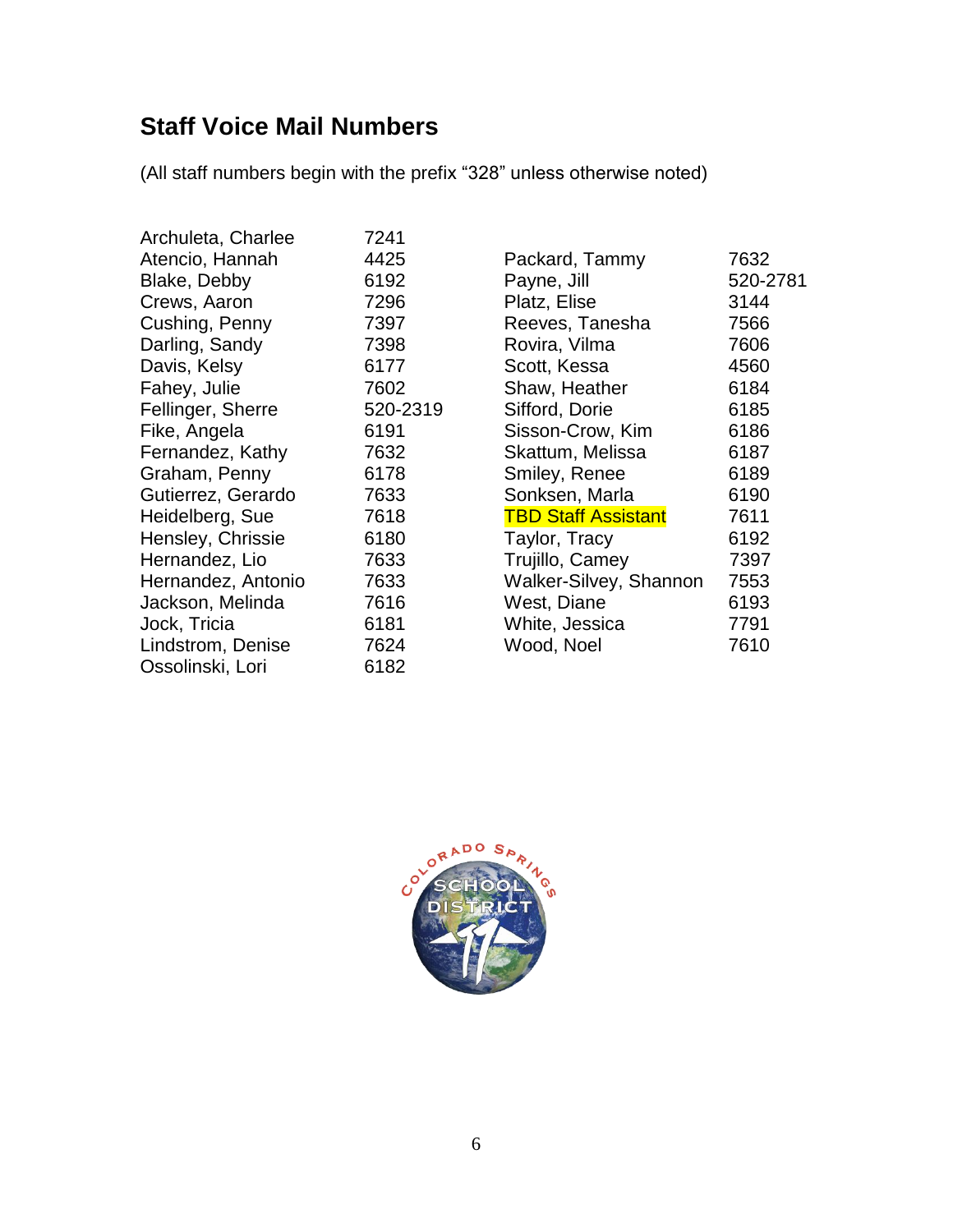# *Rudy Expectations*

- **Everyone Reads** (15-20 minutes each night)
	- **Students attend school every day and are on time!**
		- **Every Parent Knows their Child's Teacher**
	- **Parents and Teachers Interact and Partner for the Achievement of**

**Students**

When we have all of the above in place, **ALL** students at Rudy will achieve grade level and appropriate academic growth!

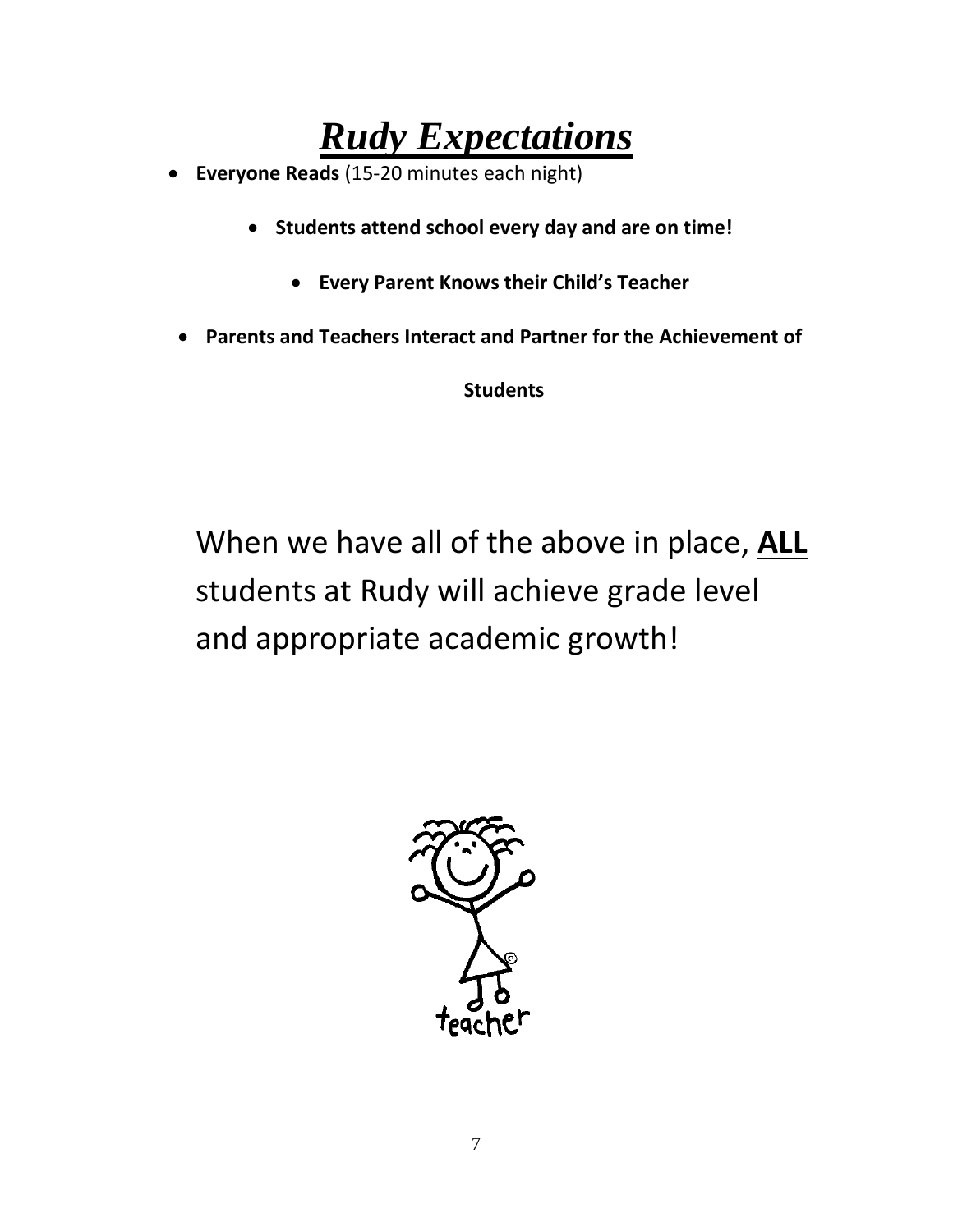# **Rudy Elementary Goals:**

# *Every student becomes a successful reader*

- We will communicate with you on a regular basis to let you know how your child is doing compared to grade-level expectations
- We will share with you what we are doing in school to help your child succeed
- We will provide you with options you can use at home to support your child
- **Together, we can help every student to become a proficient and avid reader**

# *Families read aloud with their children at least 15 minutes a day*

• Research shows that reading aloud daily with your children, especially from womb to classroom, is the single most important factor in helping a child become a successful reader

# *Students arrive at school on time each day and stay the whole day*

• When students are at school, on time every day, they receive the maximum benefit of their education. Parents/Guardians are highly encouraged to make doctor or other appointments after school or on days off from school.

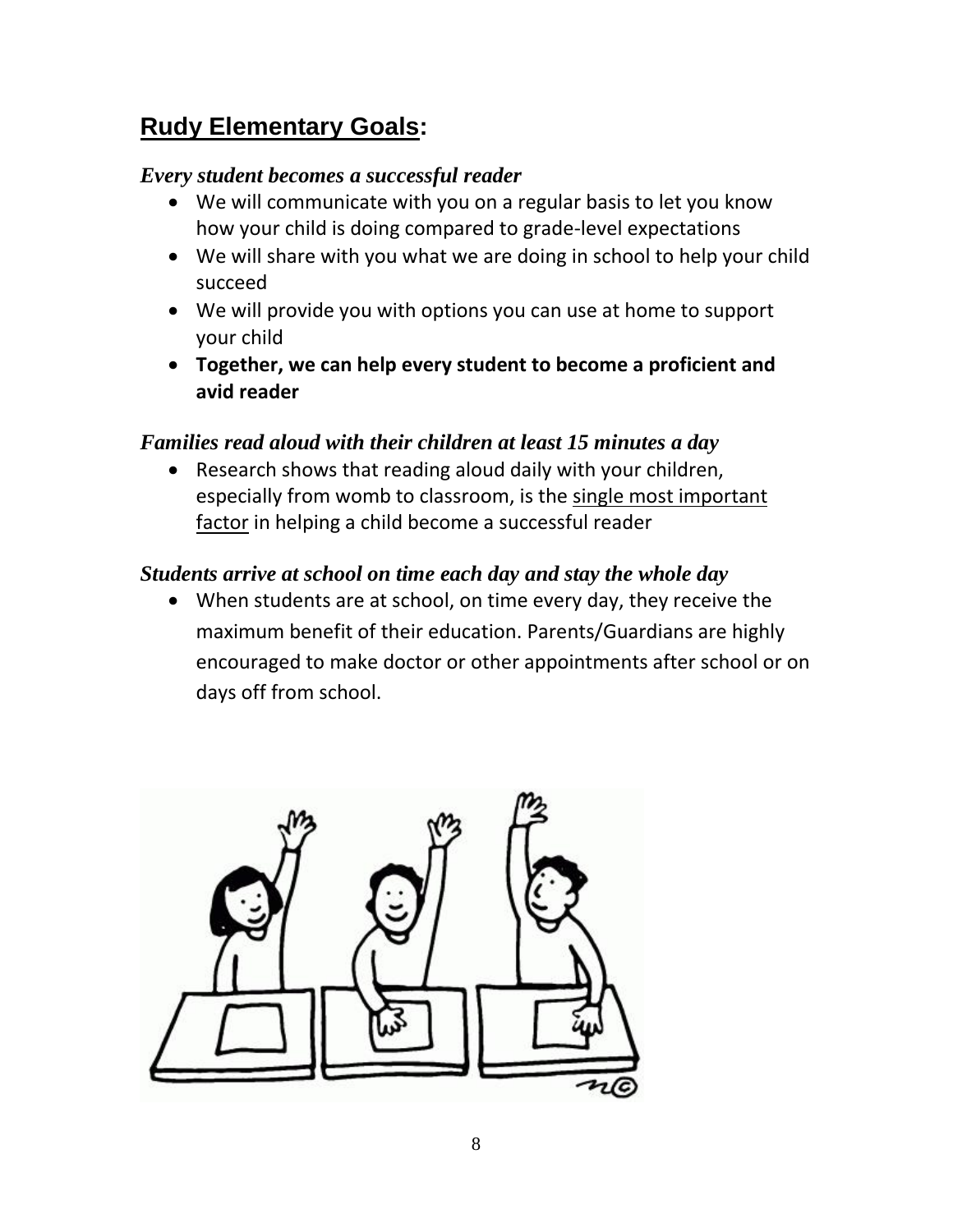# **Accidents or Illness at School**

In case of serious injury or illness of a student at school, the home or work numbers are called first. If a parent/guardian cannot be reached, the person listed on the emergency data card is called. If there is no response at this number, 911 will be called. *It is extremely important that this information be kept updated, as current information is vital when a child needs parental attention.*

#### **Children are expected to play outdoors each day during each recess if weather permits. Normally, a child too ill to participate in this short activity is not well enough to be in school.**

Our school has a nurse only one day a week; we have a health tech for 5 hours each day, and the secretaries are trained on health basics, which serve us in time of emergency. The facility is adequate to care for a child for a short period of time. If a child is sent to the office feeling ill, the parents will be contacted to come for him or her as we are neither staffed nor equipped to care for ill children over long periods of time.

# **Attendance**

When a student misses any part of a school day, and that absence is not excused within the appropriate time allowed by policy, a student becomes truant. Students who are "skipping" school regularly, or who are absent from school for reasons that do not meet the excused absence criteria, are considered habitually truant. **Habitually truant students are those students who miss more than four days of school in a month, or ten days of school in one year.** This truancy greatly impacts a student's achievement. Students and parents who violate this policy can be subject to disciplinary action at the school and through the judicial process.

#### *Absences*

- Please call **328-7612** by 8:30 a.m. if your child is going to be absent. We need to know the child's name, the teacher's name, and the reason for the absence. Please send a written excuse or doctor's note the following day.
- If you need to take your child out of school during the school day, please send a note to your child's teacher, and sign your child out at the office. *Then wait in the office while your student is called down.*
- We encourage you to make appointments on early release days, or school breaks, as these absences do count against your child's attendance.
- Students will be counted absent for the morning session if they arrive after **8:20 a.m.**, or absent in the afternoon session if they leave before **2:10 p.m.**
- We make every attempt to contact the parents of children who are absent and have not called in by 8:30 a.m. Parents will receive an automated message about an unexcused absence.
- If an absence is more than two days, please request schoolwork. Each teacher has a make-up work plan.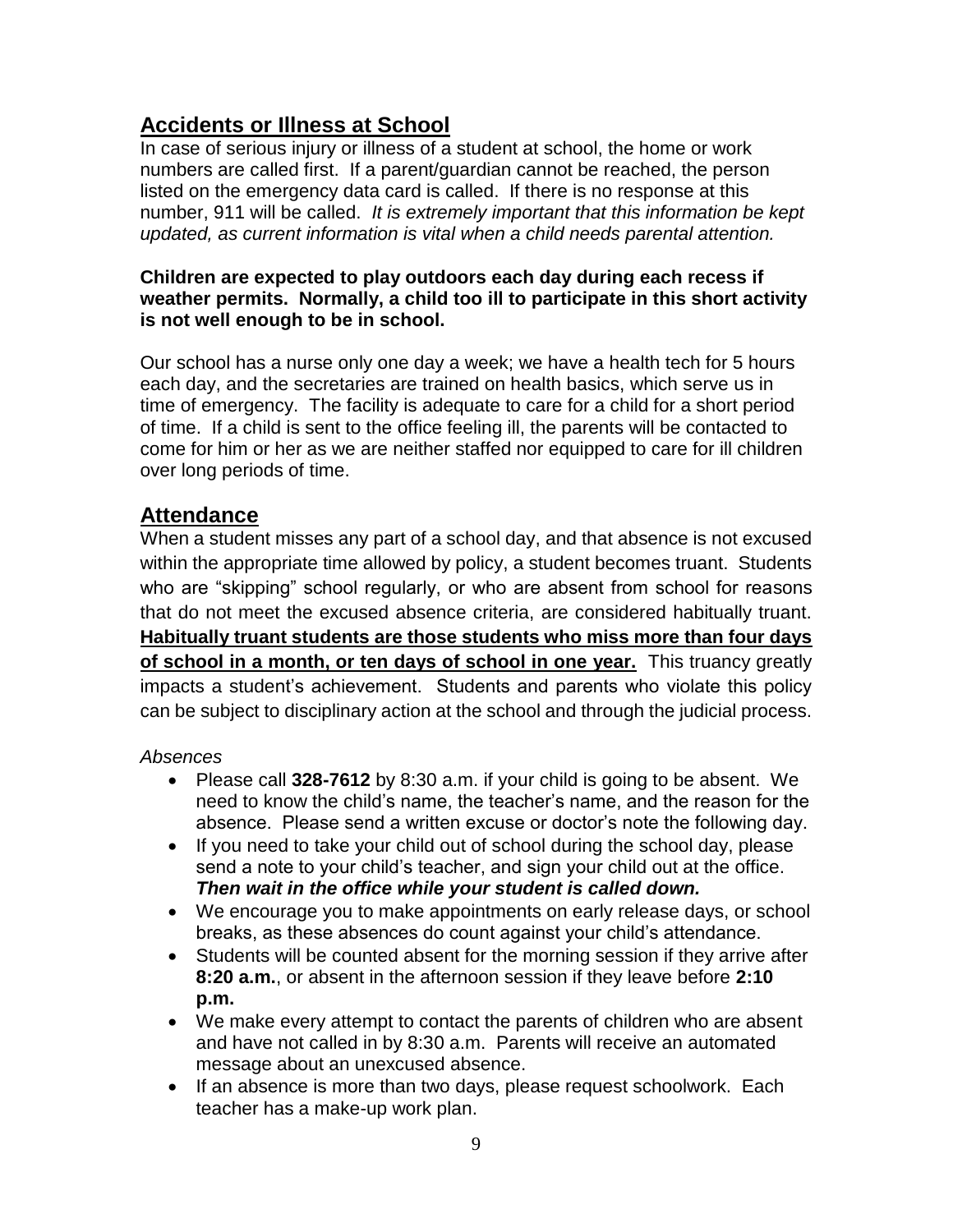*Tardiness*

- Please sign your child in at the office upon late arrival.
- Any time a student is late (after the 8:00 bell) **OR leaves before the 2:30 bell,** he or she will be counted as tardy.

If a student must leave school during school hours, a parent or guardian must check the child out through the office. Students returning to school during the day must also check in with the office. *The person signing a child out must be listed on the student's emergency card.*

Taking a child out of school prior to the scheduled dismissal time, and/or before weekends and holidays is discouraged.

# **Breakfast Program**

Breakfast is served each morning in the cafeteria from 7:30-7:50 a.m. **For the 2021-2022 school year, all breakfast and lunch is free to students!** Only students coming for breakfast are to arrive at 7:30 a.m. Students not having breakfast are to arrive at 7:45 a.m. when there is adult supervision on the school playgrounds.

# **Bus Transportation**

To ensure the safety of our students being transported on school buses, district guidelines have been established. The following information is for students who regularly ride a bus as well as those who ride for a Field Trip.

The privilege of riding a school bus is contingent upon a student's good behavior and observance of the student code of conduct and established regulations for student conduct both at bus stops and on board buses.

The driver of a school bus shall be responsible for the safety of the students on the bus; both during the ride and while students are entering or leaving the vehicle. Therefore, it is the bus driver's duty to notify the transportation supervisor, parents, and the school principal if any student persists in violating the established rules of conduct. After due warning has been given to the student, the bus driver will suspend the student from the bus for the number of days according to the infraction. The parent/guardian shall be notified of the occurrence and the consequences.

# **Capturing Kids' Hearts**

*Rudy is a National Showcase Award Winning School for Capturing Kids' Hearts!* Capturing Kids' Hearts is an immersive, participatory experience. Teachers, staff, and administrators learn and practice skills they will use and model in their classrooms, schools, and districts, including: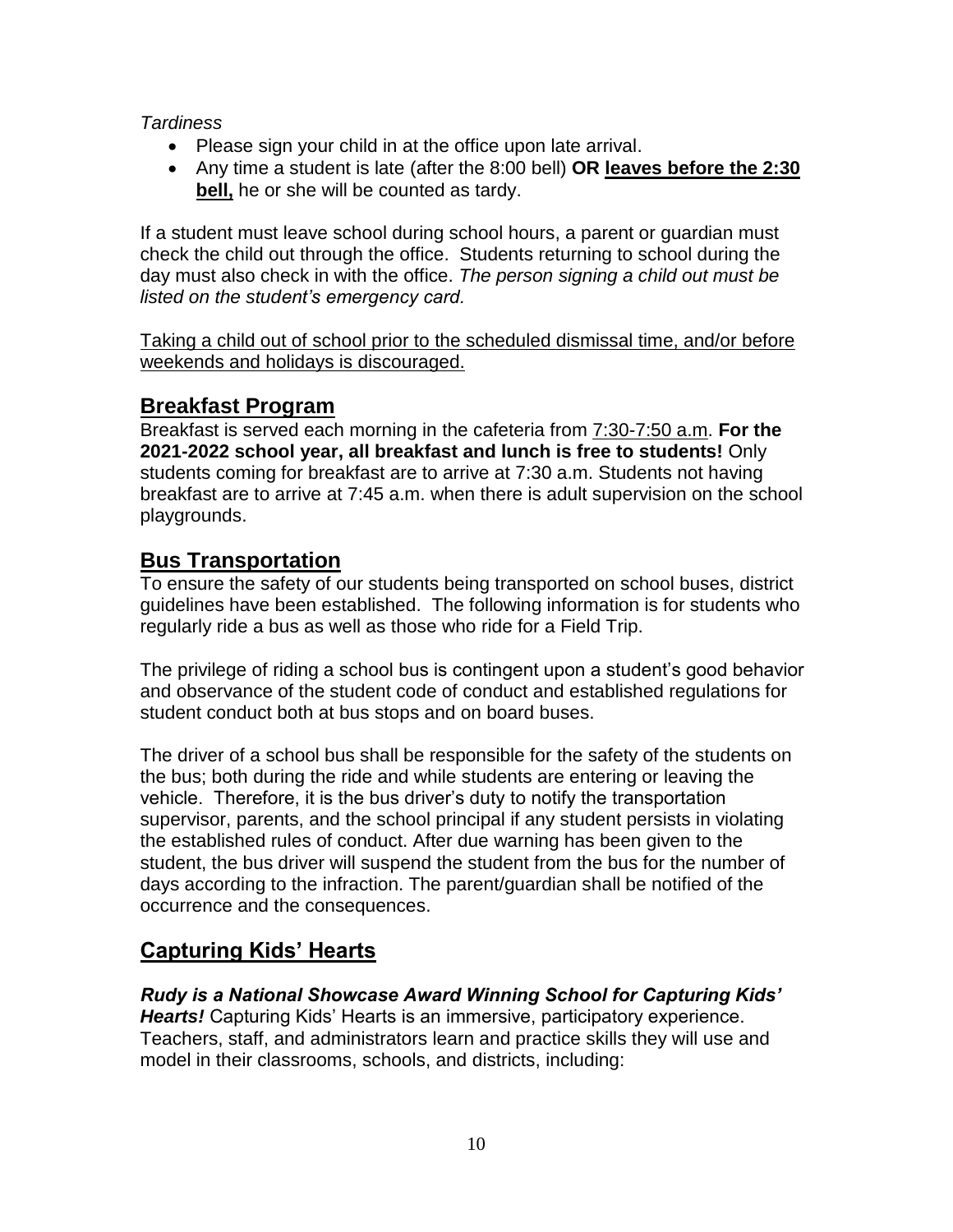- How to build meaningful, productive relationships with every student and every colleague.
- How to use the Capturing Kids' Hearts EXCEL Teaching Model to create a safe, effective environment for learning.
- How to develop self-managing, high-performing classrooms using teambuilding skills and a Social Contract.
- High payoff techniques for dealing with conflict, negative behavior, and disrespect issues.
- Capturing Kids' Hearts is a transformational, multi-year process for teachers and administrators at the campus or district level.

# **Child Abuse Information**

It is the policy of the D11 School District Board of Education that the school district complies with the Child Protection Act.

To that end, any school official or employee who has reasonable cause to know or suspect that a child has been subjected to abuse or neglect or has observed the child being subjected to circumstances or conditions which would reasonably result in abuse or neglect, as defined by statute, shall immediately report or cause a report to be made to the El Paso County Department of Social Services or appropriate law enforcement agency. Failure to report promptly may result in civil and/or criminal liability. A person who reports child abuse or neglect in good faith is immune from civil or criminal liability.

# **Child Care Information**

The Rudy Adventure Club is on Rudy Elementary campus located in the portables on the North East side of the playground. This daycare service is a separate service from D11, enrollment and payment inquiries can made by calling 719-573-1288 and asking for Brittney.

# **Communication**

Communication between home and school means a better education for your child. Some guidelines for successful communication are:

- If you have a concern about your child and/or school, please let us know. If we are unaware of a problem, we will not be able to help remedy it. Often miscommunication is cleared up through the teacher and parent talking.
- **Deal with the person most directly involved first.** If your child is having a learning problem, talk to his/her teacher first. This is the person most familiar with your child.
- Make an appointment to see the person involved whenever possible. Staff hours are posted near the office so you can see particular teachers' availability. When making the appointment, state the nature of your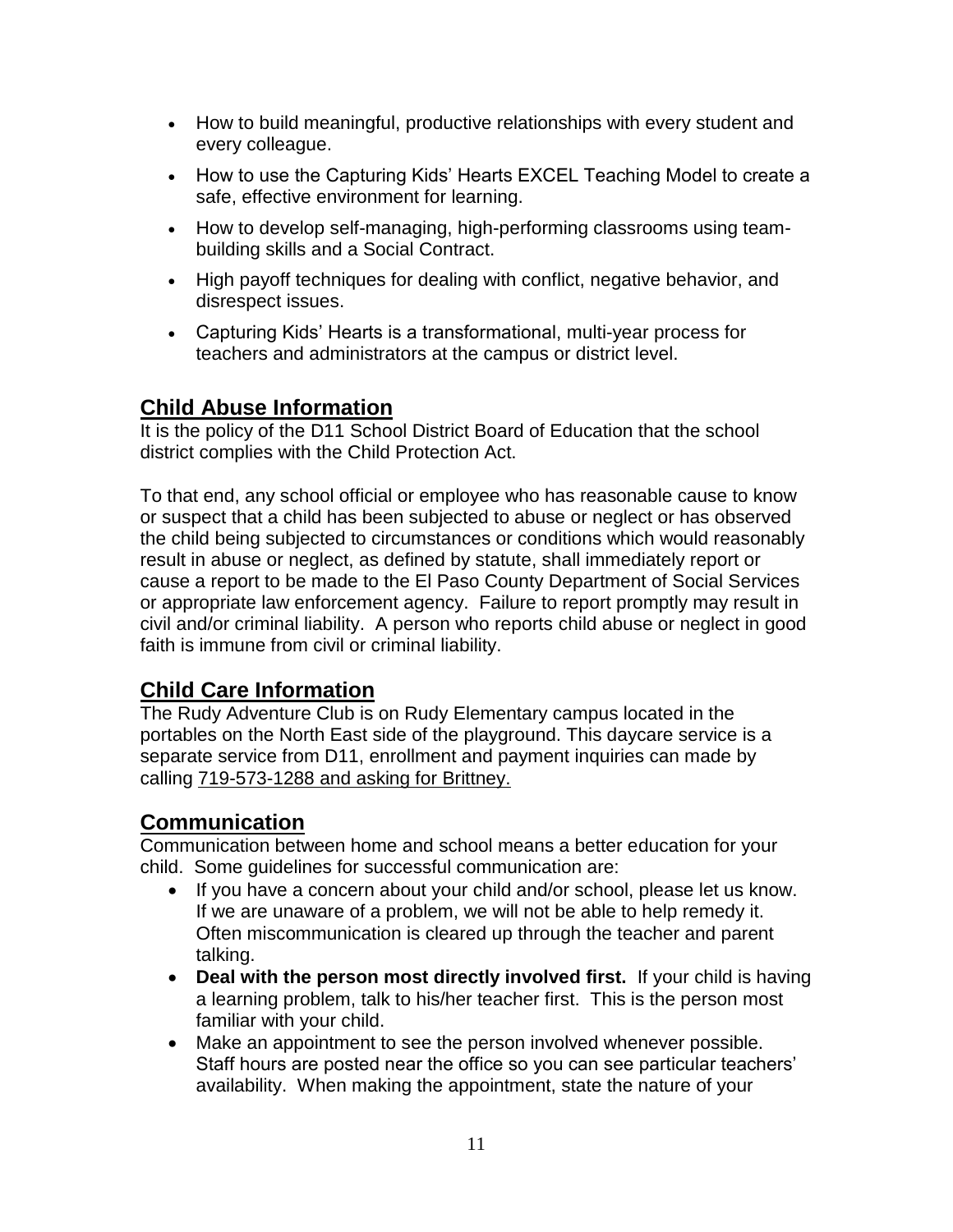concerns. This will allow the person to have any necessary materials on hand and save you unnecessary delays.

• See the principal when you have a general school concern.

One means of communication used at RES is the school web site. School information will be updated regularly and, in addition, each teacher will have a web site with specific information pertaining to grade level and classroom news and events. Our web address is **<http://d11.org/>rudy**. You may also find us on FaceBook!

The monthly school newsletter will be sent through the Blackboard Loop electronically. We hope it will keep you informed about events at Rudy as well as students' successes and opportunities for you to become involved in our school. Outcalls and emails take place when important events are happening at our school, as well.

Another means of communication is through the use of "**Friday Folders."** Friday folders are used to transport the monthly newsletter, classroom newsletters, business communications, and homework. We encourage parents to use the folder as a means of communicating with the classroom teacher and keeping informed about current events.

# **District Retention Policy** (File IKE)

Because the public schools of this district are dedicated to the best total and continuous development of each student enrolled, the professional staff shall be expected to place students at the grade level best suited to them academically, socially and emotionally. Students normally will progress annually from grade to grade. Exceptions may be made when in the judgment of the professional staff such exceptions are in the best educational interest of the students involved. Exceptions may be made after prior notification and explanation to the student's parents, but the final decision shall rest with the school administration.

# **District Assessments**

Quality assessments help identify the strengths and weaknesses of a student and measure student growth. They also contribute important information and guidance for improved learning and instruction.

| <b>District 11 Assessment Plan</b>                                                |                                |                                                       |                                                    |                                       |                                    |
|-----------------------------------------------------------------------------------|--------------------------------|-------------------------------------------------------|----------------------------------------------------|---------------------------------------|------------------------------------|
| Kindergarten                                                                      | <b>First</b>                   | <b>Second</b>                                         | Third                                              | <b>Fourth</b>                         | <b>Fifth</b>                       |
| -DIBELS Next                                                                      | -DIBELS Next                   | -DIBELS Next<br>- Galileo K-12<br>(Reading &<br>Math) | -DIBELS Next<br>- Galileo K-12<br>(Reading & Math) | - Galileo K-12<br>(Reading &<br>Math) | - Galileo K-12<br>(Reading & Math) |
| D11 Sight Words                                                                   | D <sub>11</sub> Sight<br>Words | D <sub>11</sub> Sight<br>Words                        |                                                    | - Social Studies<br>Online (CMAS)     | - Science Online<br>(CMAS)         |
| <b>TS Gold</b>                                                                    |                                |                                                       | <b>CMAS ELA</b>                                    | <b>CMAS ELA</b>                       | <b>CMAS ELA</b>                    |
|                                                                                   |                                |                                                       | <b>CMAS Math</b>                                   | <b>CMAS Math</b>                      | <b>CMAS Math</b>                   |
|                                                                                   |                                |                                                       |                                                    | AimsWeb Plus                          | AimsWeb Plus                       |
| CoGAT Achievement Testing is administered in the spring to second grade students. |                                |                                                       |                                                    |                                       |                                    |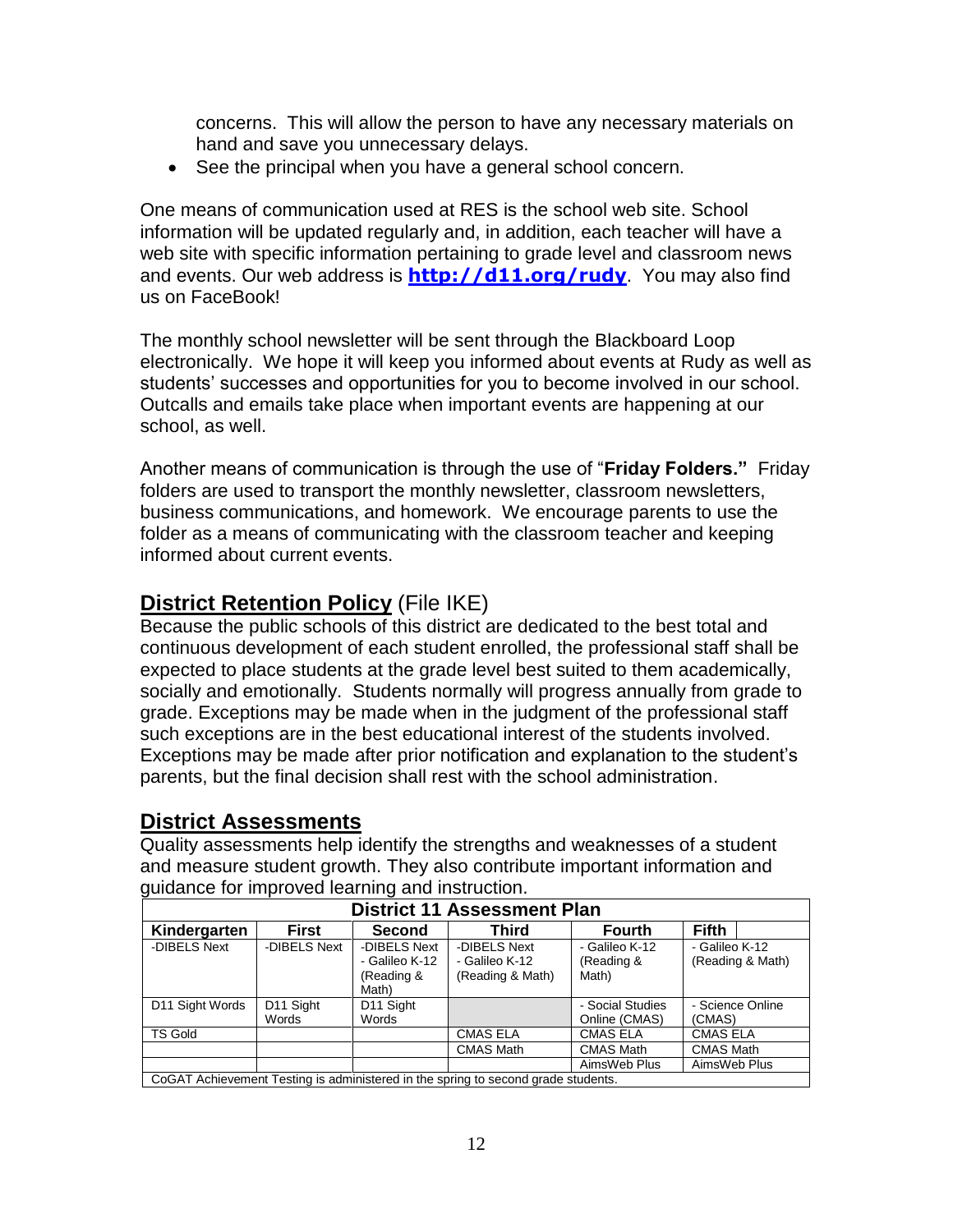# **Dress Code** (File JICA)

The Colorado Springs School District 11 Board of Education (the Board) is committed to creating a learning environment that is safe, conducive to high student achievement, free from unnecessary disruption and gang activity or influence. The Board believes that the manner in which students dress, accessorize and groom themselves affects the learning environment. By their acceptable appearance (which includes dress, accessories and other body adornments, and grooming), students help create an environment that is conducive to their own, as well as all students' learning. Students' appearance, therefore, clearly has a direct and indirect influence on school discipline, academic achievement, and student success.

During school hours students' appearance shall be acceptable for the classroom and reinforce a positive learning environment. In addition, students' appearance at school-related functions including, but not limited to, special occasions and activities under the jurisdiction of the school, shall be acceptable for these occasions, regardless of where or when such occasions or activities occur. Clothing for school or school functions is hereinafter referred to as school attire.

The Principal of any school may establish additional guidelines for its students with the approval of the Superintendent. Such guidelines may not fall below the minimum standards set out in this policy. Guidelines must ensure that the dress code does not single out or discriminate against religious expression or any other protected right. Students and parents/guardians shall be informed of the existence of the dress code, any guidelines, and consequences for violations at the time of initial enrollment and at the outset of each school year.

The Board supports the development of school uniform programs in order to maintain and promote orderly school functions, student safety and a positive learning environment. School uniform decisions shall be left to the school site, subject to Superintendent approval and the requirements of this policy. The input of staff, students and parents/guardians will be encouraged, in all such decisions. Parents/guardians may opt their students out of the uniform program by submitting a waiver request to the building principal. Any parent/guardian whose student has been granted an opt out waiver by the principal or his/her designee shall not be denied attendance at school, penalized or otherwise subject to disciplinary action for failing to wear a uniform. Any student who does not wear the designated uniform, or who does not have an approved opt out waiver, is subject to disciplinary action by the principal or his/her designee.

# **DRESS CODE**

#### **School Attire**

Dress code policies are established to promote uniformity of dress and to define and prohibit students from wearing apparel that is deemed disruptive to the learning environment or to the maintenance of a safe and orderly school. Student appearance is expected to be acceptable for a K-12 educational environment. Any clothing accessories, or body adornments that interfere with or disrupt the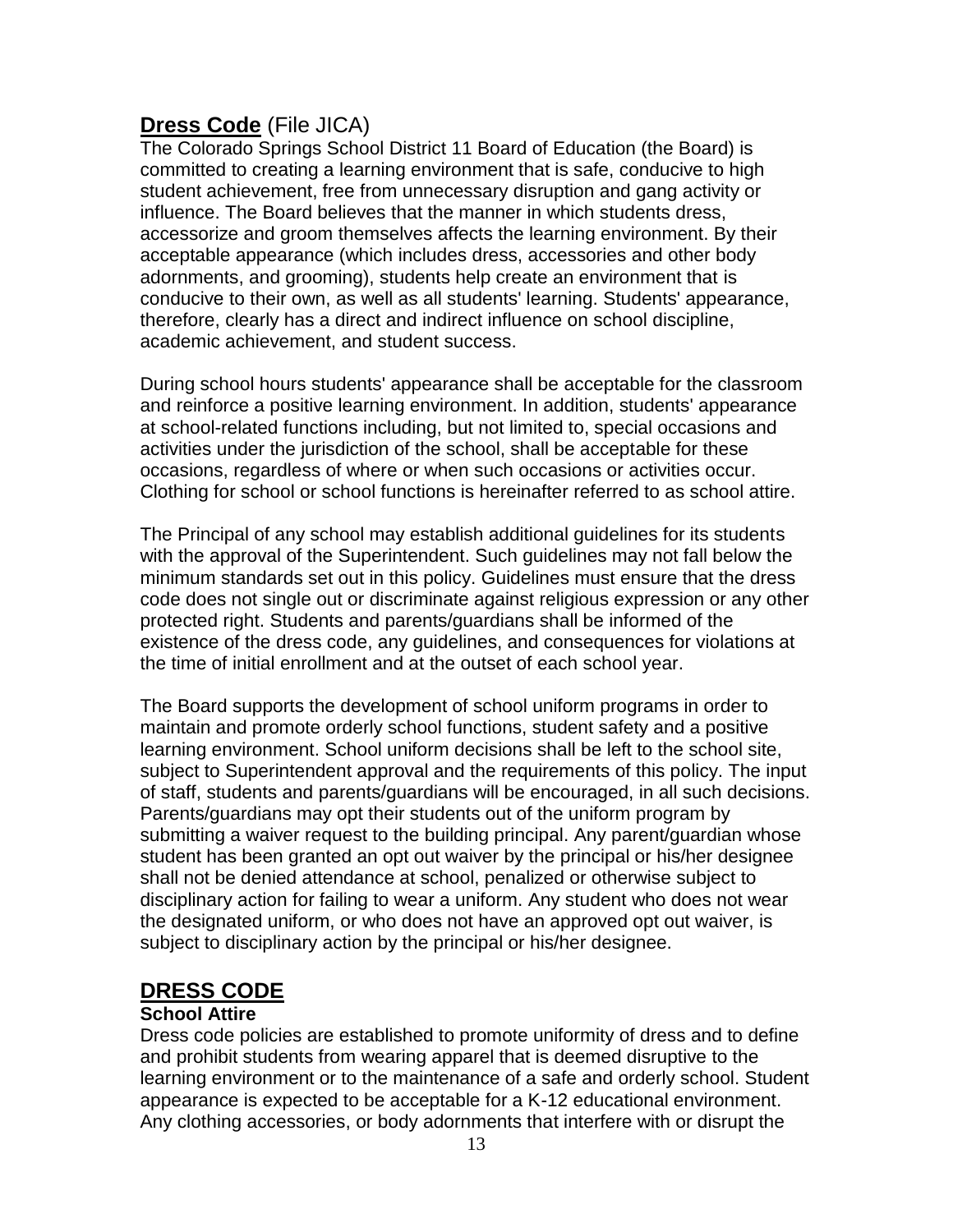educational environment are unacceptable. Parents/guardians of students requiring accommodation for religious beliefs, disability, or other good cause should contact the principal.

1) Clothing should be worn as designed and should cover private parts of the body. Clothing that inappropriately bares or exposes private parts of a body, including but not limited to the stomach, areas above mid-thigh, buttocks, back and breasts is unacceptable school attire.

2) Clothes, paraphernalia, jewelry, or body adornment that contain advertisements, symbols, words, slogans, patches, or pictures that are sexually suggestive; gang-, drug-, or alcohol related; obscene, profane, promote hate, or are disruptive or potentially disruptive to the learning environment are unacceptable school attire.

3) Ill-fitting clothing (i.e. clothing that is too tight or too loose) is unacceptable school attire.

4) Clothing must cover undergarments. Clothing that is worn in such a manner as to expose undergarments (i.e. boxer shorts, bras, underwear) is unacceptable for school.

5) Cut-off t-shirts, half shirts, midriffs, tops with spaghettis straps, tube tops, see through or revealing tops are unacceptable school attire.

6) Pants or shorts that are in the mid-thigh range or longer where the waistband rises to at least the hips are acceptable school attire

7) Skirts or dresses that are mid-thigh or longer where the waistband rises to at least the hips are acceptable school attire.

8) Acceptable footwear is required to be worn at all times. Bedroom slippers are considered unacceptable school attire.

9) Items considered sleepwear or lounge pants are considered unacceptable school attire.

10) Sunglasses and hats are unacceptable school attire, unless being worn for protection from sun and approved by a teacher or administrator to be worn during an outside school activity.

# **Implementation**

Any students who come to school without proper attention having been given to their appearance, which includes cleanliness, in violation of this policy may be asked to cover the non-complying clothing, disciplined, sent home to be properly prepared for school, and required to prepare himself or herself for the classroom before reentering school. Students who violate this policy in a continuing or flagrant manner may also be recommended for suspension and/or expulsion.

A Principal or her/his designee may authorize exceptions from the above dress restrictions for specially-designated days, health reasons, or for school-sponsored activities.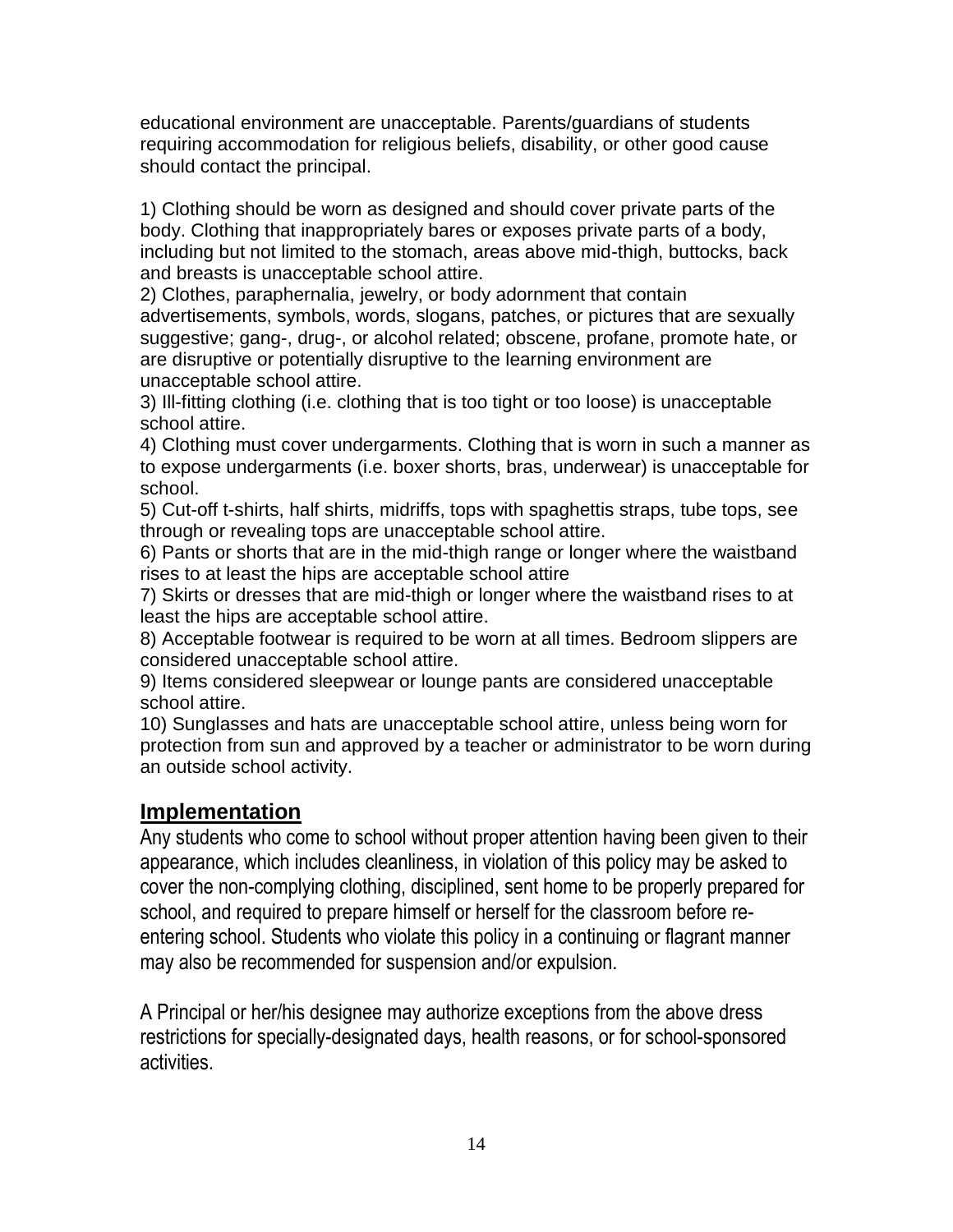# **Drop-off and Pick-Up Procedures for Students:**

In response to our family, staff, and community concerns, we have changed the way students will be dropped off and picked up each day!

# **Drop-off between 7:45-8:00 a.m.:**

- Cars will line up along the coned-off area in front of the school. Students will enter directly onto the playground. Teachers will be there to supervise and help keep students safe.
- Rudy teachers & staff will make sure your children are safe and ready to learn. All adults must come to the front, ring the doorbell, and sign-in.
- It is SO important to have your students to school on time, ready to learn! If you are dropping off after 8:00 a.m., you will have to enter through the front, ring the doorbell, and sign your child in, as they will be tardy.

# **Pick-up at 2:30 p.m.:**

- Cars will again line up along the coned-off area in front of the school. Students will be excused through the playground gates to find their cars or walk home. Teachers will be there to supervise and help keep students safe.
- *Students are not allowed to cross in the middle of the street!* Please help us keep your children safe by meeting them at crosswalks if you are parked across the street from the school!

#### *\*\*TO ENSURE THE SAFETY OF ALL, PLEASE LEAVE YOUR PETS AT HOME WHEN DROPPING-OFF OR PICKING-UP YOUR CHILD/CHILDREN FROM SCHOOL!*

# **Fire/Tornado/Lockdown/Lockout Emergency Drills**

Fire, tornado, lockdown, and lockout drills are scheduled on a regular basis during the school year. They are required by law and are important safety precautions. It is essential that when the alarm sounds, everyone at the school obeys instructions and moves to designated areas as quickly as possible.

# **Health**

*Health Screening*

- Every year, children in all grades are screened for hearing defects. If a problem is detected, parents are informed.
- Vision acuity tests are given to all students yearly. Parents are informed if vision problems are detected.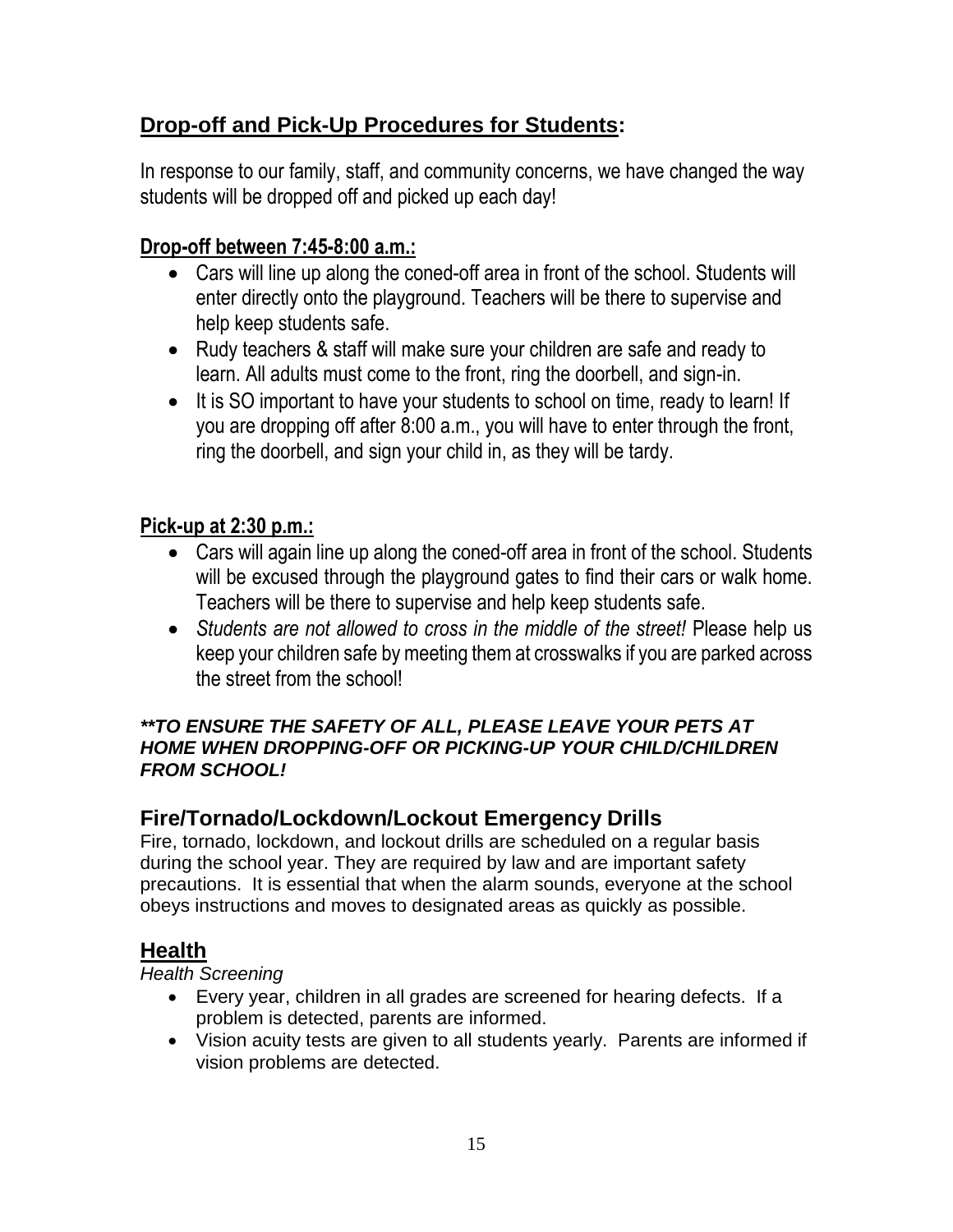#### *Dispensing of Medication*

• **If your child must be given medication of any type, including over the counter medicine, during school hours, a school medication form must be completed and signed by the doctor. Medication must be in a pharmacy-labeled bottle containing the medication and dispensing instructions. All medications, including cough drops, are kept, and must be taken, in the office.**

#### *Immunizations*

• In accordance with state law, each child must have all immunizations within 14 days of entrance. Forms are in the school office. Failure to complete these means the child will not be allowed in school until immunizations are current. If immunization is against your religious beliefs, you must sign the exemption on the reverse side of the Colorado Department of Health Certificate of Immunization.

# **Kindergarten Registration**

The district provides kindergarten for all children who have reached the age of five years on or before October 1<sup>st</sup>. Students who have not attended kindergarten are eligible for first grade if they reach six years of age on or before October 1<sup>st</sup>. First time registration in the district for kindergarten or first grade students cannot be completed without the child's birth certificate, immunization records, proof of residency, and legal guardian photo Id. A physical examination by your family physician is recommended for all children before beginning school, but is not required, only immunization records.

# **Legal Custody and Visitation**

Either legal parent will be allowed to visit at school unless legal documents stating otherwise are provided to the principal. Any questions regarding legal custody of students between parents should also be settled with appropriate legal documents.

# **Lost and Found**

Lost and Found is maintained in the school near the gym. We encourage children and parents to reclaim the items. Valuable and small items are kept in the office. Please check there for items not found in the lost and found box. Items not claimed will be given to Goodwill at the end of each quarter.

$$
\overbrace{\mathbb{D}^{\mathbb{D}}\mathbb{D}^{\mathbb{D}}\mathbb{C}}^{\mathbb{D}}
$$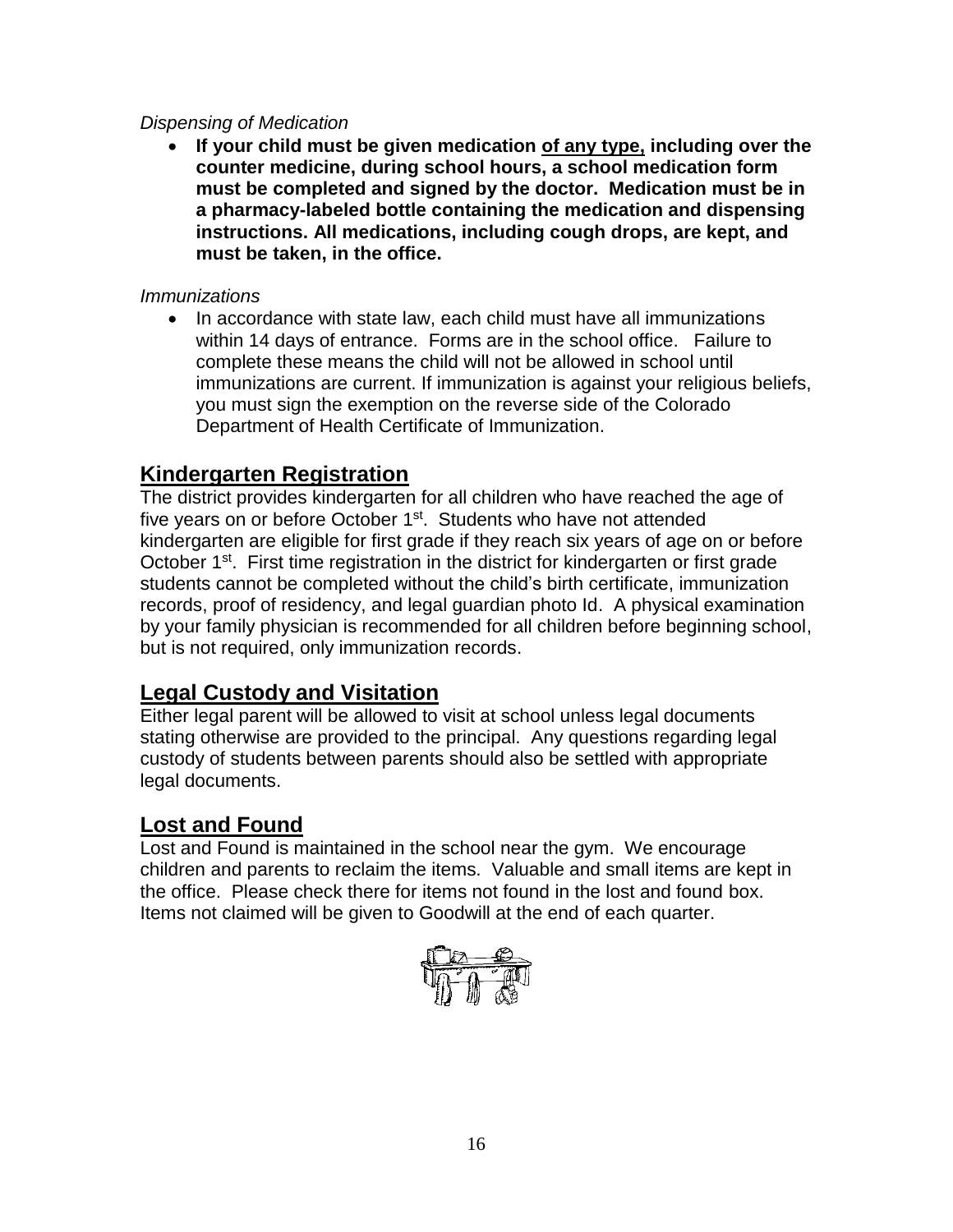# **Lunch Program**

#### *\*\*For the 2021-2022 School Year, all Breakfast and Lunch is FREE to all students! The following information is for every other year.*

K-5 grade students may purchase lunch at school for **\$2.55**. Students are encouraged to bring money for the week or the month. An account is set up for each student, and as the student purchases lunch, his/her account will be debited. [http://www.myschoolbucks.com](http://www.myschoolbucks.com/) is a great website to register to pay for lunch accounts at Rudy. You must have your Student ID # to register on that site. Parents may fill out Free/Reduced Lunch paperwork at the following address: [http://www.d11.org/FNS/Pages/Free-and-Reduced.aspx.](http://www.d11.org/FNS/Pages/Free-and-Reduced.aspx)

#### *Elementary Lunch Charges Policy*

- Effective August 1, 2001, **MEAL CHARGES ARE NOT ALLOWED**!
- Students who forget their money may be provided an Alternate Meal (peanut butter or sun-butter sandwich, fruit, vegetable, and milk) on a case by case basis.

# **Nondiscrimination/Equal Opportunity** (File AC)

The board is committed to a policy of nondiscrimination in relation to race, creed, color, sex, religion, national origin, ancestry, age, disability, sexual orientation and protected activity. The District values the diversity of the family, social and cultural backgrounds of the students, parents, and personnel who participate in its programs and activities. Respect for the dignity and worth of each individual shall be a consideration in the establishment of all policies by the board and in the administration of those policies by the administration.

In keeping with these statements, the following shall be objectives of this School District:

1. To promote the rights and responsibilities of all individuals as set forth in the state and federal constitutions, pertinent legislation and applicable judicial interpretations.

2. To encourage positive experiences in human values for children and adults who have differing personal and family characteristics or who come from various socio-economic, racial and ethnic groups.

3. To consider carefully, in all decisions made which affect the schools, the potential benefits or adverse consequences that those decisions might have on the human relations aspects of all segments of society.

4. To utilize educational experiences to build each individual's pride in the community in which he lives.

5. To initiate a process of reviewing all policies and practices of this School District in order to achieve to the greatest extent possible the objectives of this policy.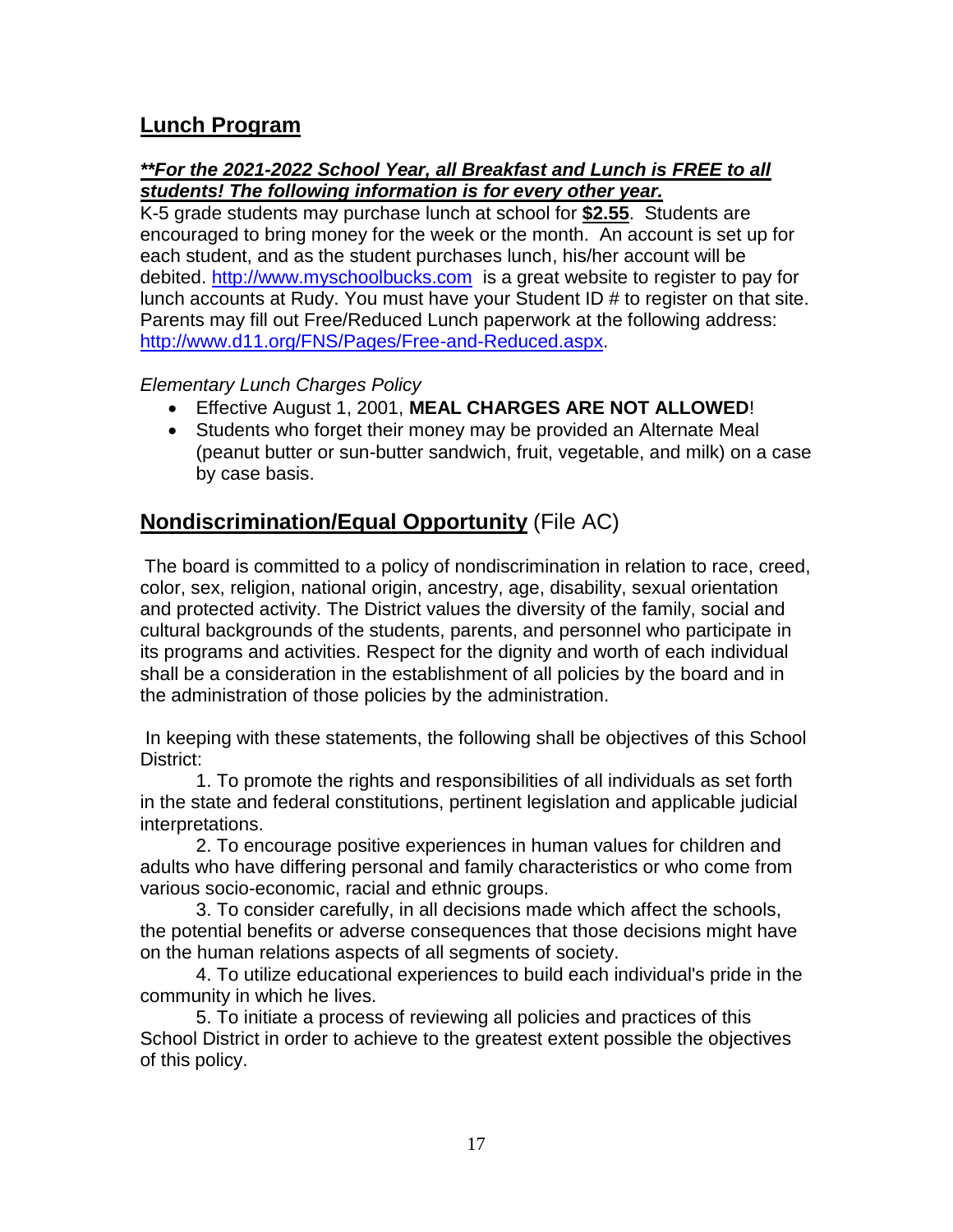# **Parent-Teacher Association/ School Advisory Council**

The Parent-Teacher Association serves as a valuable link between the school and parents. All parents are welcome to attend. The monthly meetings are announced on Facebook and on our website.

The School Advisory Council:

- Represents the community point of view
- Presents recommendations and/or advice to the school administration
- Serves to facilitate communication to the community and the District Accountability Advisory Committee, including the School Improvement Plan and achievement of the school's goals

### **Parties**

Parents are encouraged to provide store-purchased treats for class parties and birthday treats. This is to ensure that students with food allergies have knowledge of the ingredients that could be potentially problematic for them.

# **Pets**

*Bringing pets to school is not allowed*. Many students have allergies and having pets in the building causes concern for student safety.

# **READ Plans**

In School District 11, a READ Plan is written for students who are not meeting grade-level reading proficiencies. The State of Colorado, in conjunction with the Colorado Department of Education, is introducing new Literacy legislation called the *Reading to Ensure Academic Development* (READ) *Act*. The READ Act more closely aligns with the Response to Intervention (RtI) instructional framework for supporting and monitoring a student's progress in identified areas of need.

While the classroom teacher initiates this plan, it is developed and supported by a team including the parents, school administrators, and other school staff, as needed. Each member of the team has a role to play in supporting the student's reading success. No part of the team, working alone, can guarantee academic success. By working together, we increase each student's literacy achievement. For further information about the READ Act:

[http://www.cde.state.co.us/coloradoliteracy/ReadAct/.](http://www.cde.state.co.us/coloradoliteracy/ReadAct/)

# **Reporting Student Progress**

Mid-quarter progress reports are sent home during the fourth week of each quarter and report cards are issued at the end of each quarter. Parent-teacher conferences are held in October and May. Parents are encouraged to schedule additional conferences whenever necessary.

We use a standards-based report card to report students' progress for grades K-2. The following marking system is used: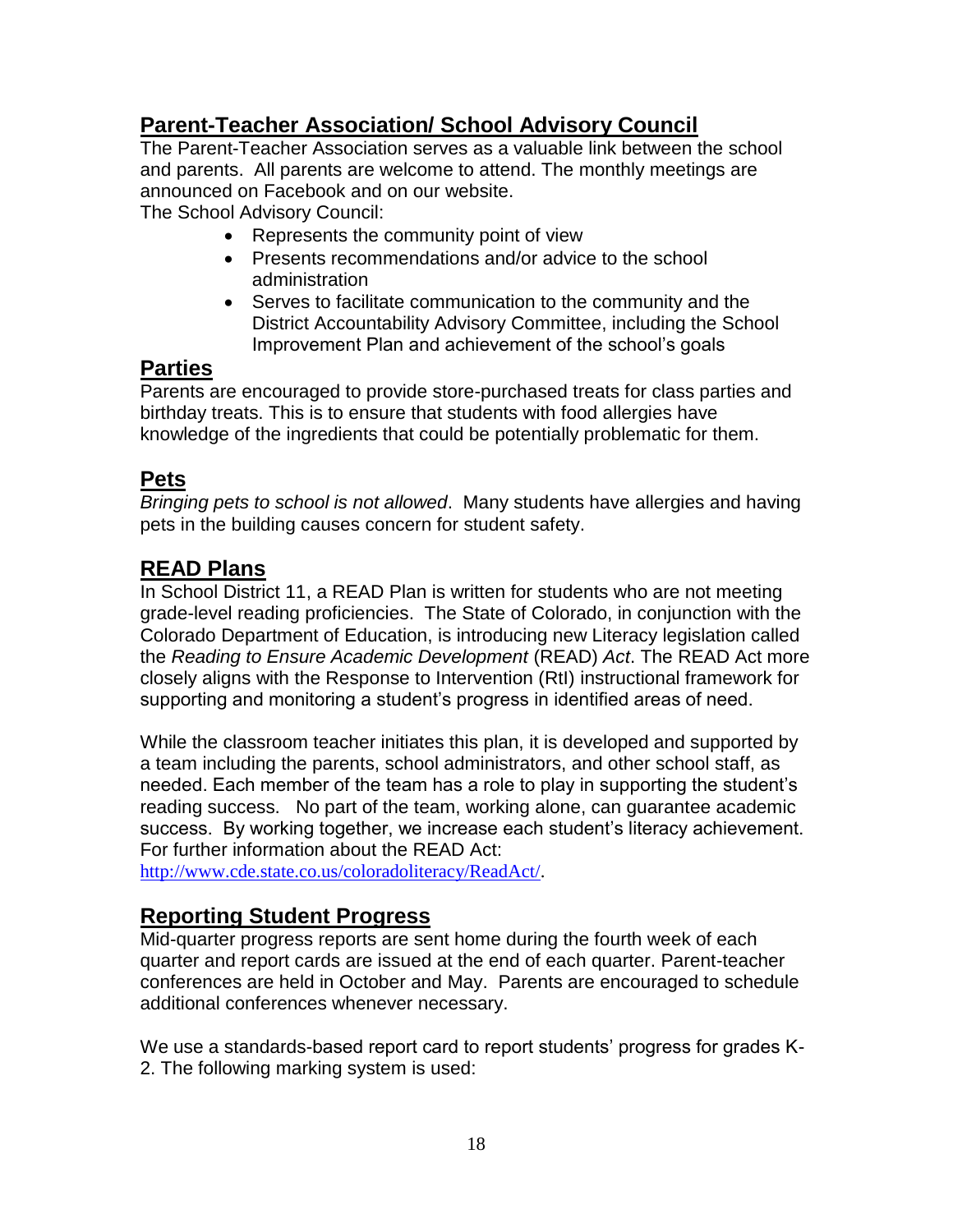| <b>ADV-Advanced</b>                                           | <b>P</b> – Proficient                          | <b>PP</b> – Partially<br><b>Proficient</b>                  | M – Marginal                                                       | <b>U</b> - Unsatisfactory                                                                                 |
|---------------------------------------------------------------|------------------------------------------------|-------------------------------------------------------------|--------------------------------------------------------------------|-----------------------------------------------------------------------------------------------------------|
| - student is<br>performing in an<br>accelerated<br>curriculum | - student meets<br>grade level<br>expectations | - student is working<br>towards proficiency<br>with support | -student is attempting the work<br>but very little growth is shown | - student is not showing<br>adequate progress on<br>grade level skills or is<br>working below grade level |

Students in grades 3-5 will receive the traditional A, B, C, D, or F grade per subject area, based on their mastery of the curriculum standards.

# **Response to Intervention (Now known as MTSS)**

MTSS (Multi-Tiered System of Supports) is a school wide model that allows for the use of resources, such as curriculum, personnel, etc. for students in need of academic and/or behavioral support. MTSS provides a seamless system of interventions and resources which allows students to make significant progress whether they are at-risk for failure or are gifted and talented students not meeting their full potential. MTSS uses strategies such as assessing all students regularly to inform the instructional decisions teachers make, flexible use of building personnel with students, as well as encouraging staff and parents to work together to enhance all students' performance.

MTSS defines a process whereby students access appropriate levels of support and intervention, given their academic and/or behavioral needs. Moreover, MTSS is effective only through team problem-solving approach to identify student needs, target instruction, assess students to measure progress as a result of the instruction, as well as to monitor how well instruction is provided. The MTSS process requires the involvement of the classroom teacher, parent(s), student (where appropriate), and building specialists (e.g., Intervention Specialist, Instructional Coach, Special Education teachers, ELL teachers, counselors, Gifted and Talented specialists, speech therapists, school psychologists, school social workers, building leaders). *The ultimate purpose of MTSS is not to determine if a student qualifies for special education, but rather, to enhance the success of students with a variety of academic and/or behavior needs.*

**THE THREE TIERS of MTSS ARE:** 

Tier I instruction includes high quality, research-based curricula and instructional strategies that support the district's curriculum guidelines. Tier I provides core instruction for all students. Flexible grouping that targets specific skills are included so that the instructional goals of all students can be met.

Tier II offers supplemental instruction in addition to the standards-based curriculum received in Tier I. The curriculum and instruction at Tier II is designed to meet the needs of students not progressing as expected in Tier I.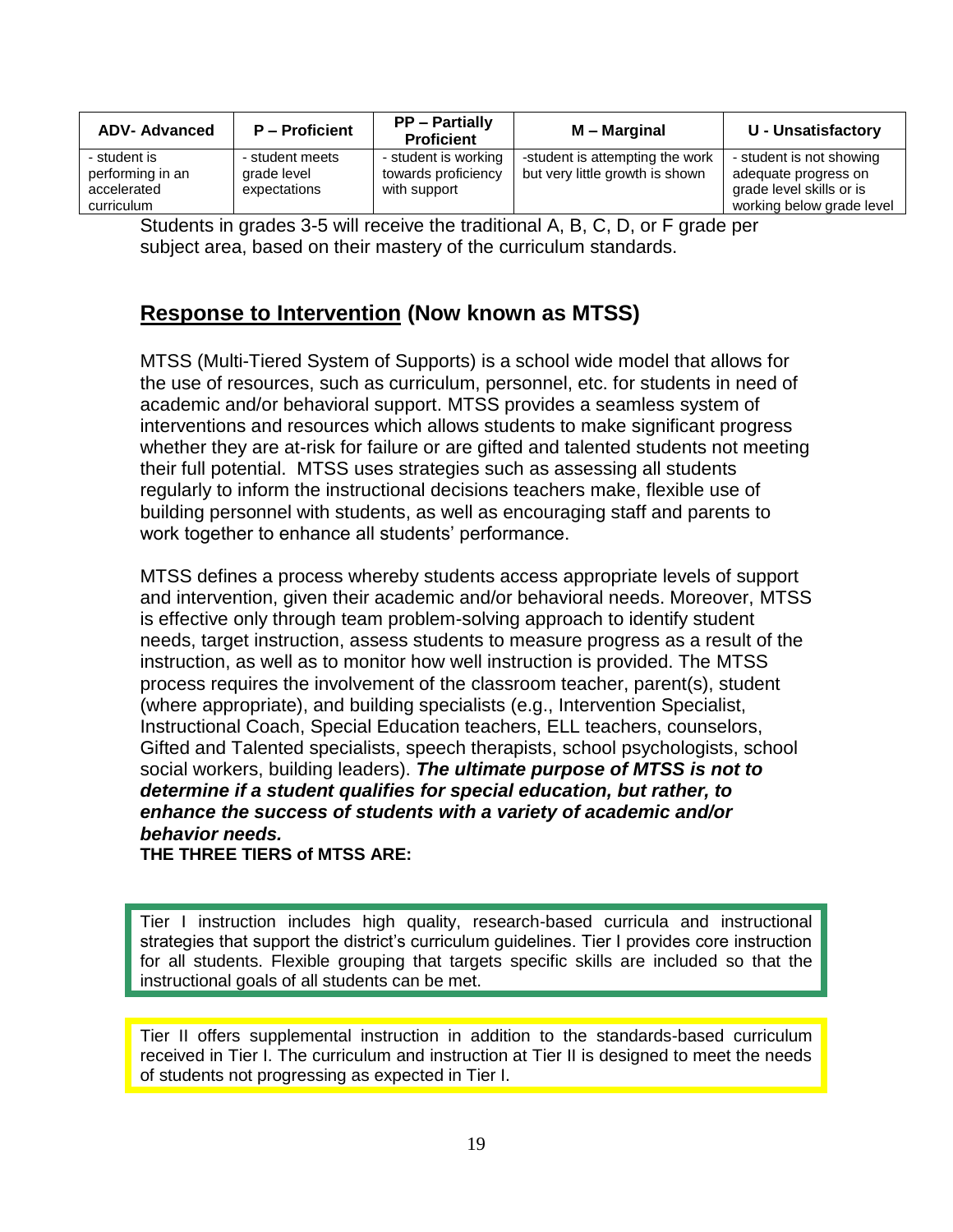Tier III instruction includes more explicit instruction that is focused on a specific skill need, whether that be an accelerated need or a remedial need.

## *Frequently Asked Questions About MTSS:*

#### *How do students move between Tiers?*

Moving between tiers is a fluid process and there will likely be some fluctuation for many students whether they exhibit academic and/or behavioral concerns. Essentially, students move between tiers based on the gap demonstrated through progress monitoring as well as with the intensity level of the intervention.

#### *Is a student ever involved in more than one intervention at a time?*

Students should typically participate in one intervention at a time for individual skill deficits. For example, if a student has a deficit in reading, a single problem should be determined and a single intervention should be developed to address the identified problem. However, in some situations a student may be participating in a standard protocol intervention such as a flexible reading group to address reading skills in general, but may also be in a more intense (Tier III) intervention to address the specific skill deficit. Additionally, a student may participate in more than one intervention if there are a variety of skill deficits in different academic or behavior areas. For example, a student may be receiving a behavior intervention and a reading intervention at the same time or a reading intervention and a math intervention at the same time.

#### *How long is the problem-solving process?*

The length of time a student participates in the problem-solving process depends on the significance of the gap between the student and peers as well as the skill deficits a student has. For example, if a student in 4th grade needs an intervention in math calculations to gain the skills necessary to succeed with multiplication, there may be a need for several specific skill interventions to close the gap with peers. Data may demonstrate that the gap is closing, but the length of time to close the gap may be lengthy. On the other hand, a student who is in 1st grade and needs an intervention addressing short vowels may need a limited Tier II or III intervention and once the skill is gained the gap is closed with peers and the student can participate in the core curriculum. This student's length of participation may be shorter.

#### *What documentation is used with the MTSS Model?*

Graphs and charts are a basic component of MTSS documentation. Furthermore, schools should document the assessment and intervention strategies and outcomes using data collection systems. The strategies that are utilized and charted data should

produce documentation of a student's progress or lack of progress (e.g., graphs, charts). *Is MTSS just a way to avoid providing special education services?* 

No. MTSS is a way to integrate the mandates of No Child Left Behind (NCLB) and Individuals with Disabilities Education Act (IDEA) so that all students receive high quality, effective instruction in the general education setting and beyond. Also, MTSS is a framework of instruction for students who do receive special education services. The intent is to generate a seamless system of support that is available to **ALL** students at the first sign of need.

#### *Can MTSS be used for students who are Gifted and Talented and/or underachieving?*

Absolutely, not only can MTSS be used, but should be used for students identified as Gifted and Talented or underachieving. Students who are Gifted and Talented and are underachieving based on screening measures and progress-monitoring tools should be provided strength-based intervention to increase the potential for sufficient progress.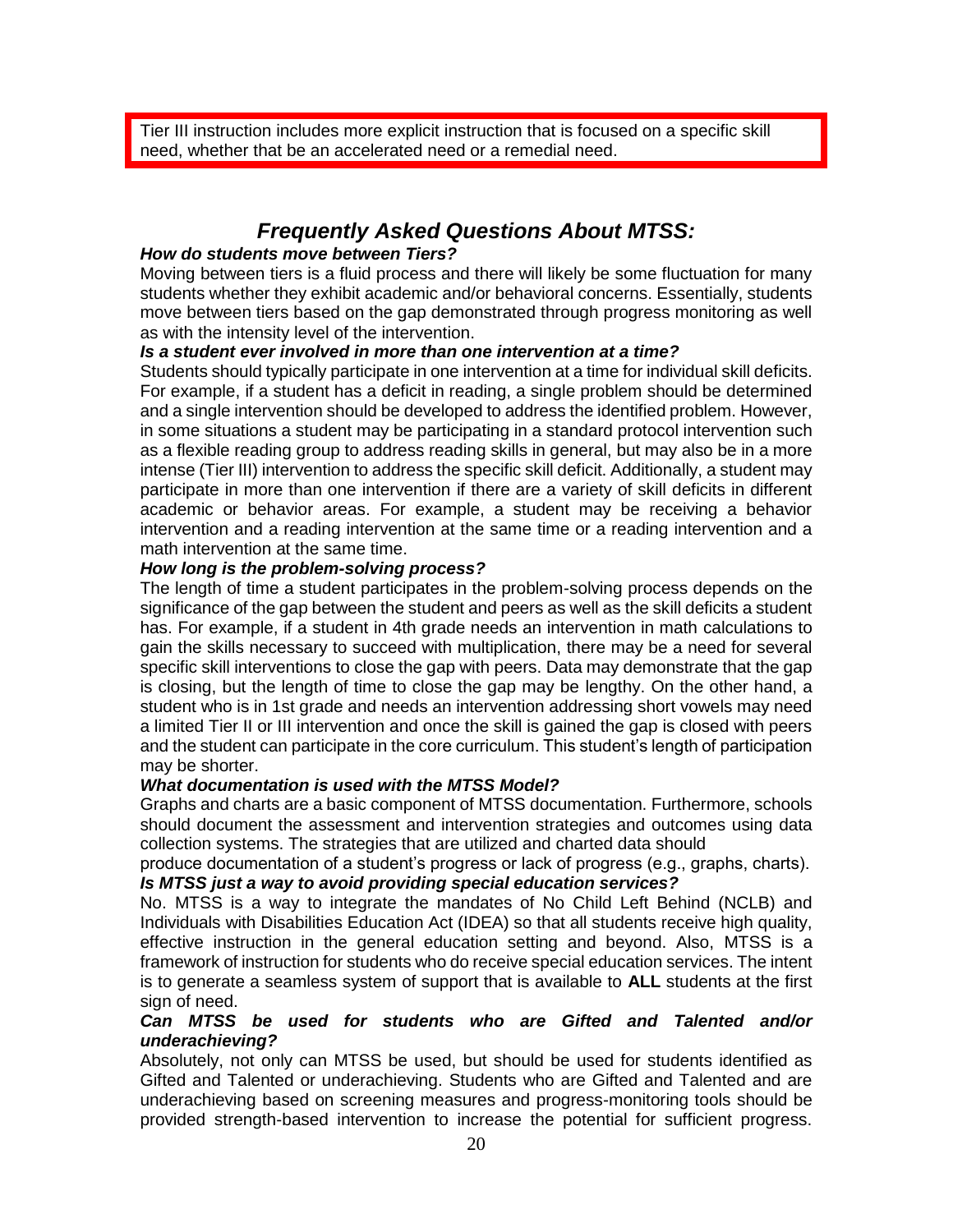Because the MTSS Model is a system wide model, all students who are making insufficient progress should be provided more intensive interventions based on their individual needs. Gifted students need strength-based tiered interventions based on programming needs. Gifted students with learning difficulties will also need interventions for skill deficits.

#### *Does the MTSS Model have to be used to determine eligibility for students who are identified has having a Specific Learning Disability?*

To align with federal laws, CDE revised the Exceptional Children's Education Act to utilize a problem-solving process to determine eligibility for a Specific Learning Disability. The expectation is that the majority of data are collected through the MTSS process; however, other data may need to be collected for a full and individual evaluation to qualify as having a Specific Learning Disability.

#### *How/what do we communicate to parents?*

Regardless of whether the parent initiated a concern or the teacher initiated a concern, parent involvement is critical and should be facilitated throughout the process, beginning with the problem identification phase. Parents should always be invited to the problemsolving meetings, and if parents are unable to attend the meeting the progress monitoring information should be provided to the parents each time the data are analyzed. Parents should be involved in all the decisions regarding modifications to interventions.

# **Rudy Pre-school**

This program provides comprehensive, high quality services in the areas of education, early childhood development, nutrition, and parent involvement for three and four year old children. Families must qualify to enroll.

For more information about Rudy Pre-school, call the number below:

D11 Pre-school Office: 520-2540

### **School Hours**

The school day begins at 8:00. Students may be dropped off at 7:45 a.m. and report to the playground.

| Grades K-5          | $8:00$ a.m. $-2:30$ p.m. |
|---------------------|--------------------------|
| <b>Office Hours</b> | $7:00$ a.m. $-3:30$ p.m. |

### **Snacks/Gum**

Students are allowed to bring healthy snacks to school provided they have teacher permission. **Gum is not allowed at any time.**

# **Special Programs**

#### *Gifted and Talented*

The gifted and talented resource teacher is available to work with teachers to design, adjust, and augment classroom curriculum for students who need more challenge or curriculum extensions. The G/T resource teacher also helps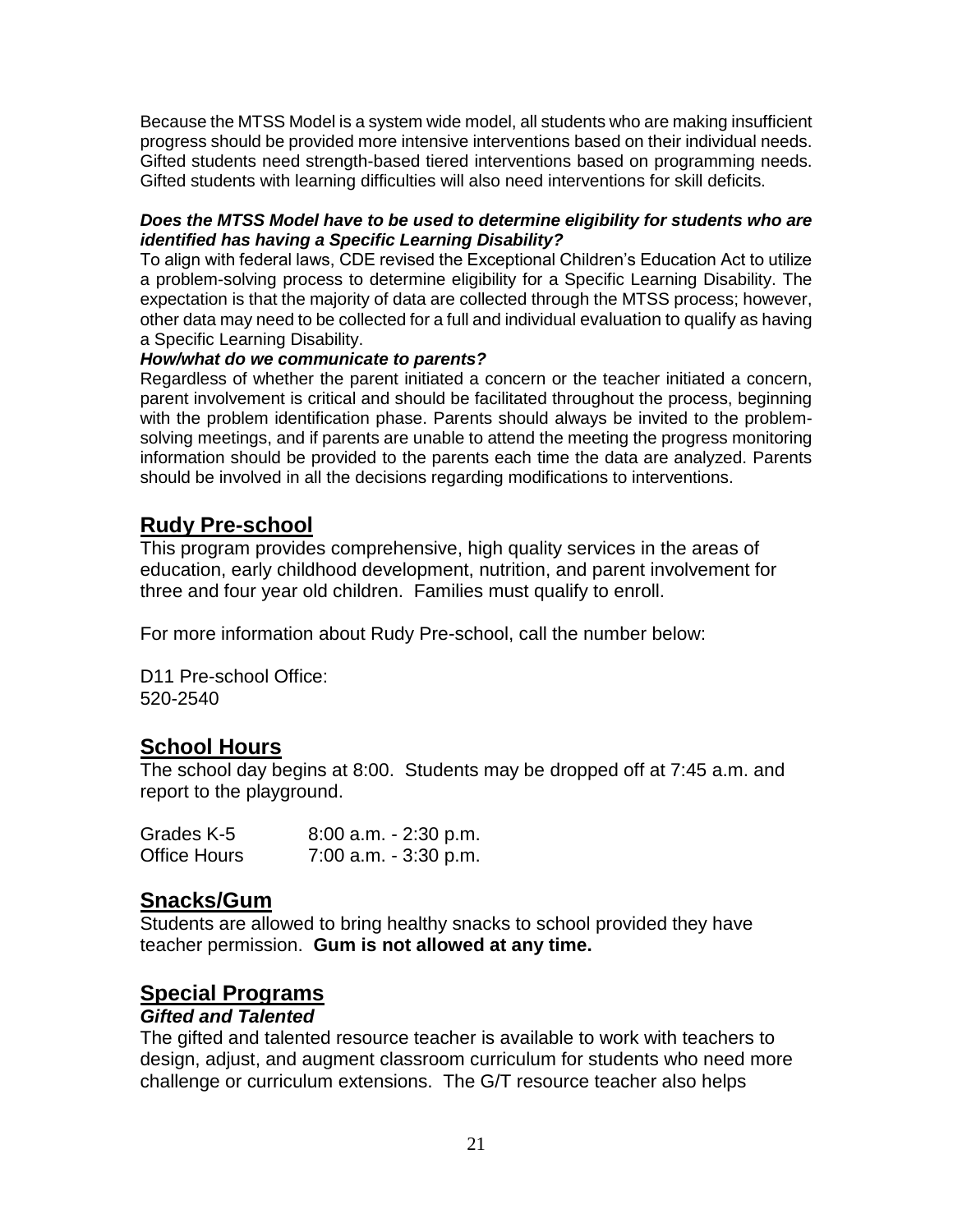teachers develop centers, independent work, and project ideas for students in the regular classroom.

In addition, third, fourth, and fifth graders who qualify, participate in G/T. Students are identified for G/T based on teacher recommendations, classroom performance, and achievement scores. Gifted/Talented students meet with the G/T teacher once a week for subject-based activities.

Student performance is evaluated at the end of each quarter.

# *Special Education Services*

Students who qualify for services through the special education department will receive instruction and support from special education resource teachers, paraprofessionals and itinerant staff (speech therapist, occupational therapist, physical therapist and counselor) as indicated in their Individual Educational Program (IEP).

Our goal is to keep students with special services in the regular classroom setting as much as possible so the special education teachers work closely with the classroom teachers to provide appropriate support. Students may also go to the resource room to work one on one or in small groups to build skills, reinforce concepts, or take tests.

If you have questions regarding your child's services, please call the Special Education department through the school office, 328-7600.

# **Student Conduct** (File: JIC)

The District's policies and procedures concerning conduct and discipline shall be known as the "Conduct and Discipline Code." The Conduct and Discipline Code is designed to meet the following objectives:

1) To foster sound educational practice and productive learning and equip every student in the District for success today and in the future

2) To develop in every student in the District a positive attitude toward selfdiscipline, regular attendance, and socially acceptable behavior.

3) To help every school in the District maintain a learning atmosphere which is safe, conducive to learning, and free from unnecessary disruption.

4) To ensure that every student in the District shows respect for authority, follows district rules and policies, and follows state and federal laws regarding conduct, discipline, and attendance in school.

5) To serve as a guide for District employees and community members regarding reasonable and appropriate interventions and consequences for unacceptable behavior and attendance.

The Conduct and Discipline Code can be found on the District website at [www.d11.org,](http://www.d11.org/) under the Parents Tab.

**Rudy Guiding Principles of the Student Code of Conduct**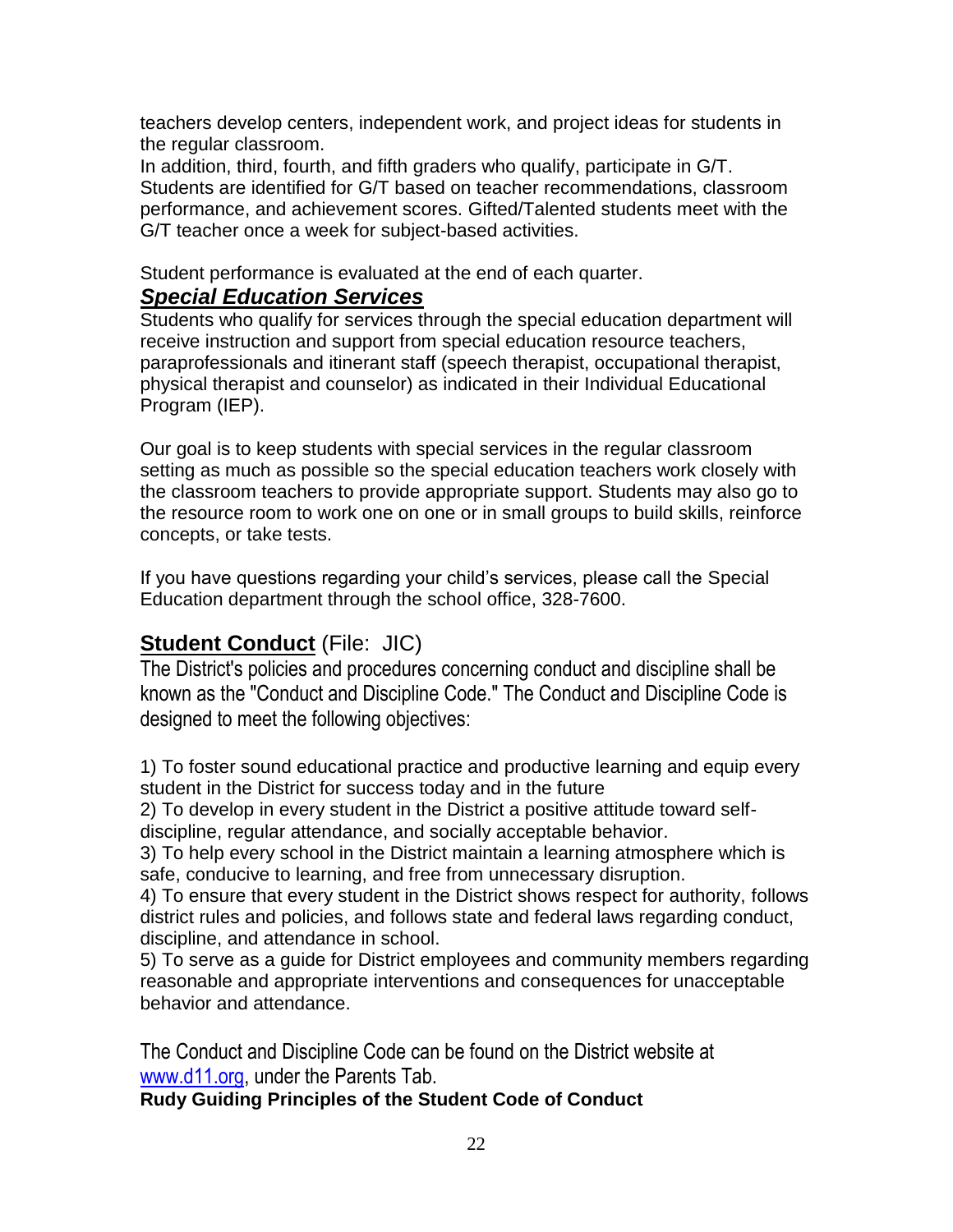The **students** of Rudy Elementary can help contribute to personal success and the success of Rudy Elementary if they:

- Accept responsibility for their education, decisions, and actions
- Act in a way that best represents the school, parents, community, and self to promote a safe, healthy environment
- Are active in the school and community
- Support fellow students and their activities
- Respect cultural diversity, individuality, and the choices and rights of others

The **parents** of Rudy Elementary can contribute to the success of their students by fulfilling the following commitments:

- Establish high expectations for our students. We will not accept minimal effort or indifference to quality of work.
- Communicate with teachers and know what is expected of our students.
- Insist on good attendance
- Insist that our students accept responsibility for learning and conduct

The **staff** of Rudy Elementary can contribute to the success of all students by fulfilling the following commitments:

- Provide an environment that ensures student learning and growth
- Promote respectful, courteous behavior
- Interact positively with students by treating them with respect and building nurturing relationships with each student
- Monitor behavior within the classrooms as well as in the halls throughout the day
- Discuss classroom and school rules with students and enforce them as needed

# **Expected Behavior**

#### **Playground**

**Goal:** The playground will be a safe place where students play cooperatively and treat adults and each other with respect.

#### **Expected Behavior:**

- Respond appropriately to Playground Supervisors
- Play constructively and respectfully with others
- Stay within playground boundaries and within view of playground supervisors
- Ask permission to go inside the building
- Bring in what you take out
- Use equipment properly
- Follow playground rules
- Wear clothing appropriate for the weather
- Use conflict resolution skills
- Include others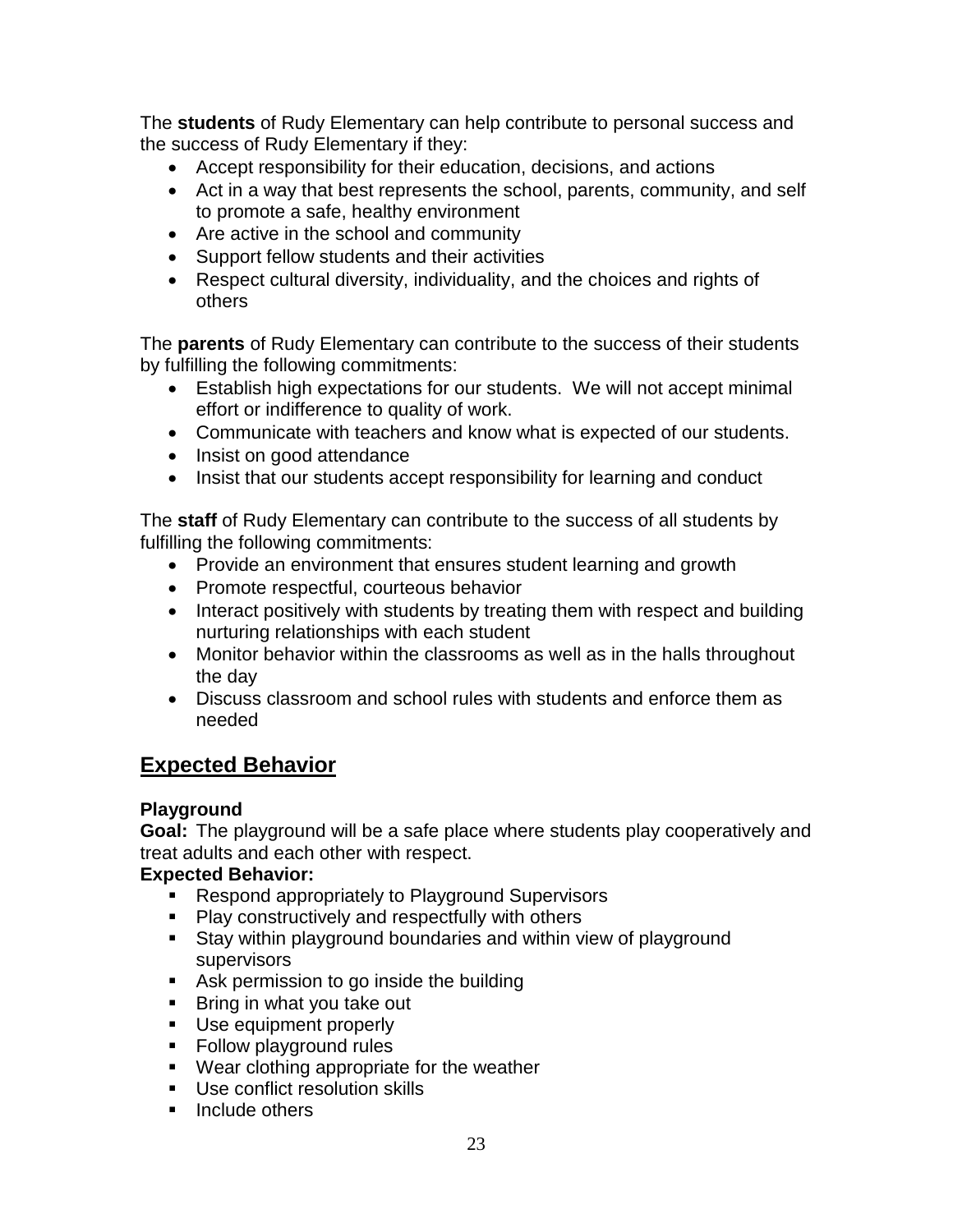- Pick up & throw away trash
- Avoid the following for safety reasons: -Fighting, either "play" or "real" -Deliberate injury to another -Throwing sand, rocks, ice, snowballs, and other potentially dangerous objects -Unsafe use of playground equipment -Improper language, name calling, harassing, bullying -Rough play such as pushing, shoving, tackling, pulling on clothing -Sliding on ice or snow -Eating food while playing

#### **Cafeteria**

**Goal:** The cafeteria will be an enjoyable place to eat together where people use appropriate manners and treat each other with respect

#### **Expected Behavior:**

- No cutting in line
- **EXED** Line up quietly & in an orderly manner
- Allow for personal space
- Be respectful and polite to cooks, supervisors, custodians, and each other
- Use appropriate manners
- Use inside voices
- Raise your hand when something is needed
- Stay seated at tables until dismissed
- Clean up your area and throw away all trash when dismissed
- Consume all food in the lunchroom
- Walk quietly when entering or leaving the cafeteria

#### **Hallways**

**Goal:** The hallways will be places where people treat each other with respect. **Expected Behavior:**

- Be quiet in the halls
- Keep your hands to yourself
- Use good manners at all times
- Walk facing forward
- Go directly to your destination
- Pick up & throw away trash
- Use drinking fountains appropriately and quickly

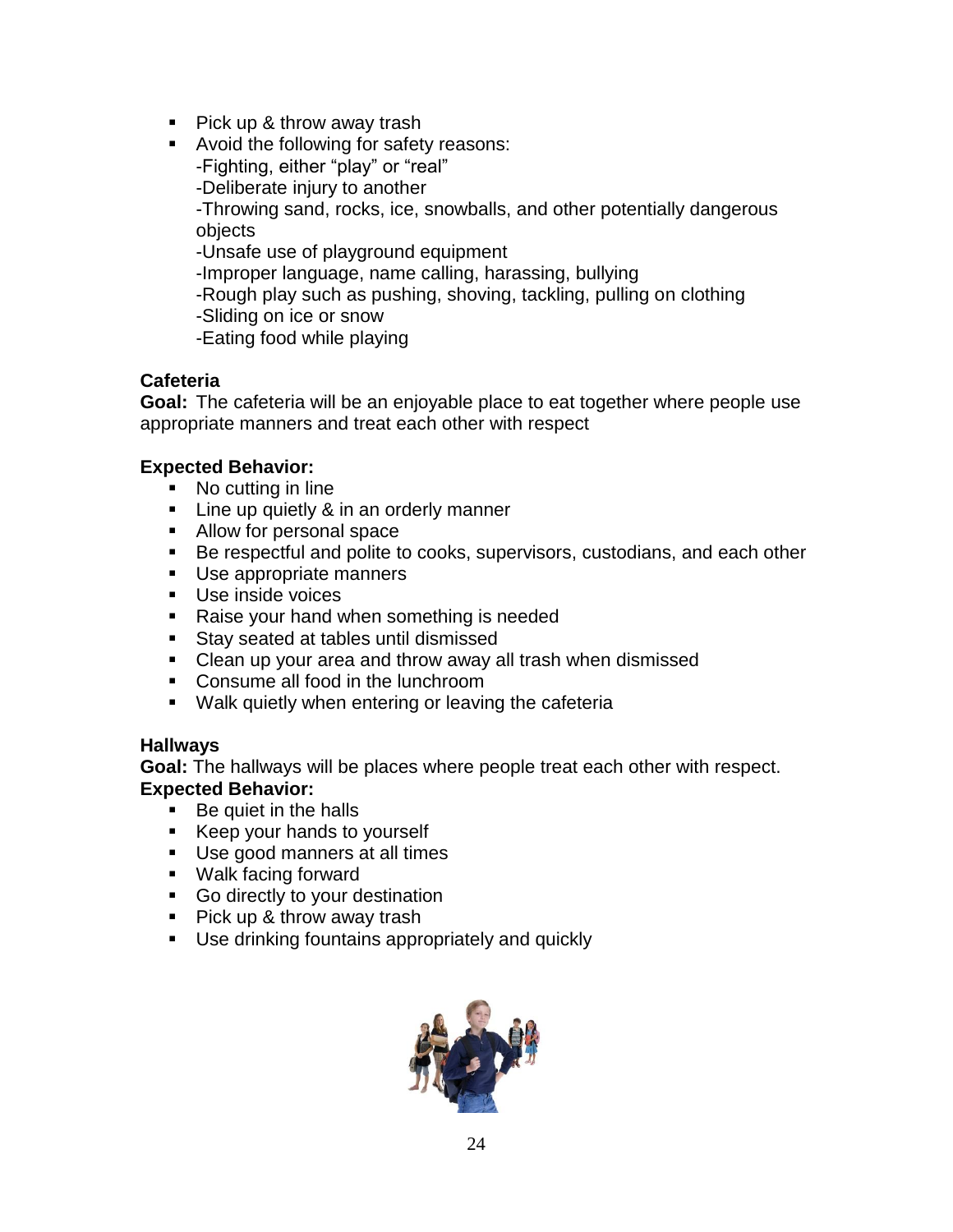#### **Restrooms**

**Goal:** The restrooms will be safe places where people treat each other with respect and courtesy.

#### **Expected Behavior:**

- Show respect for other's privacy
- Be quiet
- Flush the toilet
- Use restrooms closest to your classroom
- Use equipment properly
- Wash your hands
- Keep restrooms clean & report problems to an adult
- No vandalism

#### **School Assemblies**

**Goal:** Students and staff will treat performers and each other with respect and courtesy.

#### **Expected Behavior:**

- Keep hands, feet, & objects to yourself
- Stay with your class
- **Enter and leave quietly**
- Demonstrate appropriate audience participation
- Give "Five:" \*Legs tucked in \*Hands are still & to yourself \*Eyes are on the speaker \*Ears are listening \*Mouths are closed
- **EXE** Take your belongings with you when you leave

#### **Arrival/Dismissal**

**Goal:** Students will be safe and respectful when entering or leaving our building. **Expected Behavior:**

- Listen to the teachers on duty
- Walk quietly
- Go straight to your destination
- Have notes from the office with you
- **E** Have all of your belongings with you
- Board the correct bus or get into the correct car
- Make needed phone calls about transportation before 2:30 p.m.

#### **Bullying**

Bullying behavior is not acceptable and as a staff we will teach and model appropriate, respectful behavior for our children. Through Capturing Kids' Hearts we will develop and use a consistent vocabulary to help students develop appropriate interpersonal skills.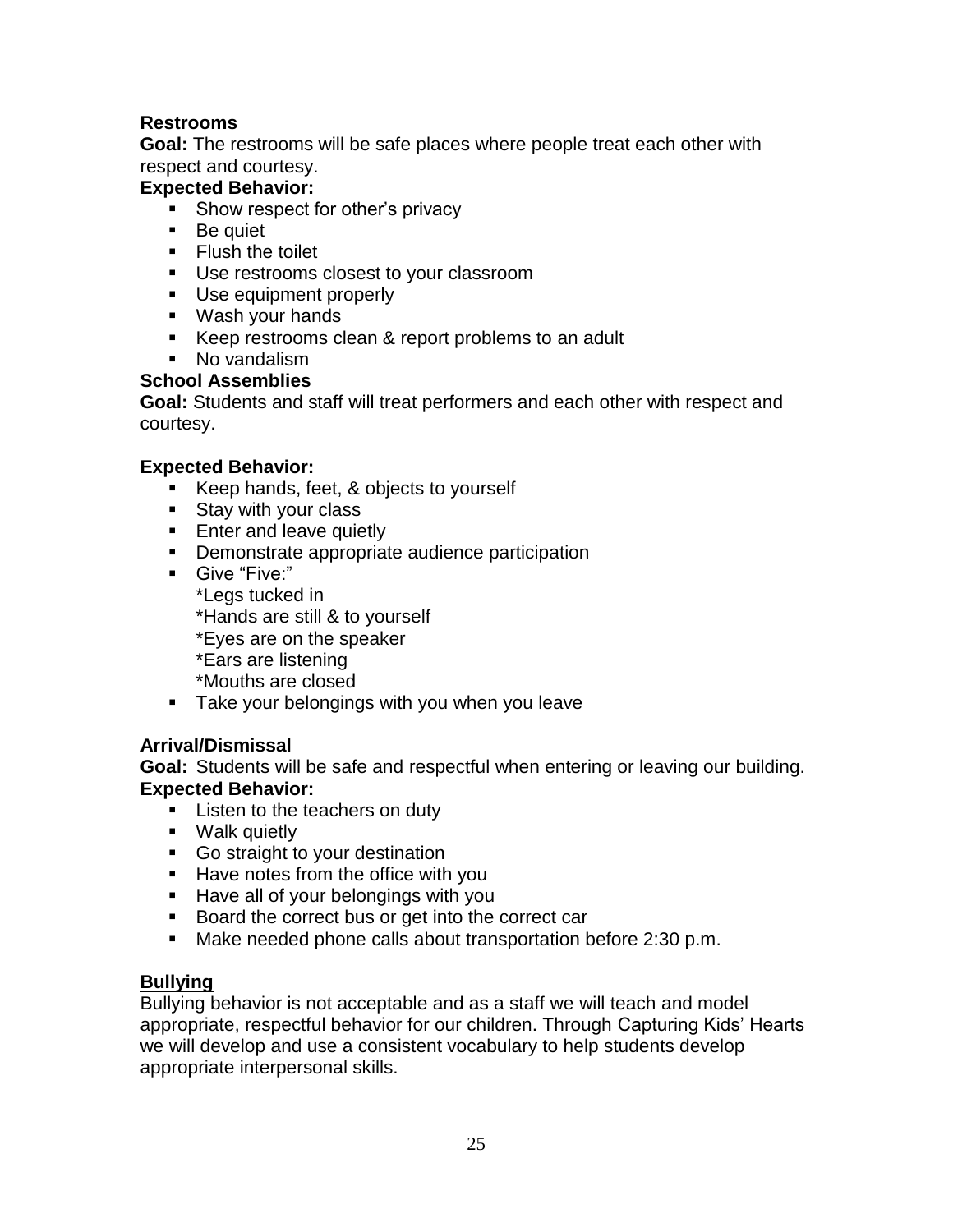#### **Behavior Interventions**

To support the classroom expectations throughout the school, and to maintain consistency in our expectations, serious misbehavior (listed below) or chronic misbehavior (misbehavior is repeated three or more times) will be referred to the administration. A referral form, explaining the behaviors, will be sent home for a parent signature.

#### **Serious Offenses**

Behaviors listed below require immediate action:

- Fighting or deliberately trying to harm others
- Defiance. Not complying with reasonable requests after several attempts at redirection.
- Using disrespectful and/or abusive language and/or gestures
- Bullying behaviors
- **EXECT** Sexual, racial, and/or verbal harassment
- Cheating/stealing
- Possession of a weapon or an instrument used as a weapon
- Possession of a harmful substance (drugs, alcohol)

### **Telephone Use**

Calls should be limited to emergencies. After school plans should be made prior to the school day. *Cell phones may not be turned on or used during the school day OR on school grounds OR on school buses!*

### **Textbooks and Supplies**

Textbooks are supplied by the school district. No deposit is required for books, but students are responsible for maintaining the condition of the books. Parents are asked to furnish the supplies listed on grade level supply lists.

### **Visitors & Parents**

Parents are encouraged to visit their child's classroom throughout the school year. For the safety of our students, all visitors are required to make prior arrangements with the school for the visit, and to check in at the office upon arrival and pick up a visitor's pass before proceeding to a classroom. If parents are just dropping off items for their student, we ask that it be dropped off at the office, and that class is not interrupted.

### **Valuable Items/Toys**

Electronic items such as IPods, MP3 players, hand-held games, collectable trading cards or toys of any kind are not allowed at our school and need to be left at home. FIDGET SPINNERS are considered toys and are not allowed at school!